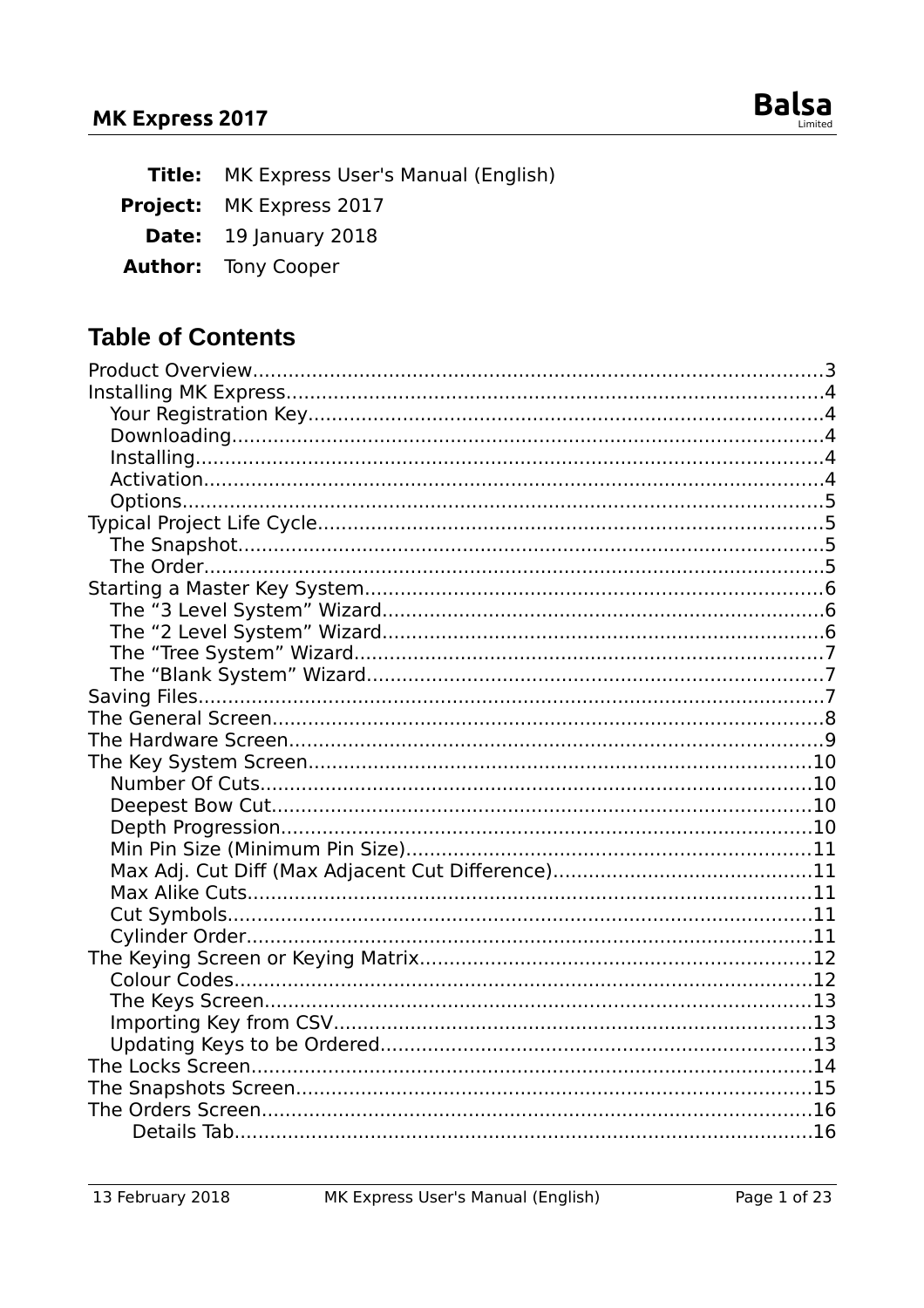#### MK Express 2017

| .22 |
|-----|
|     |
|     |
| 23  |
|     |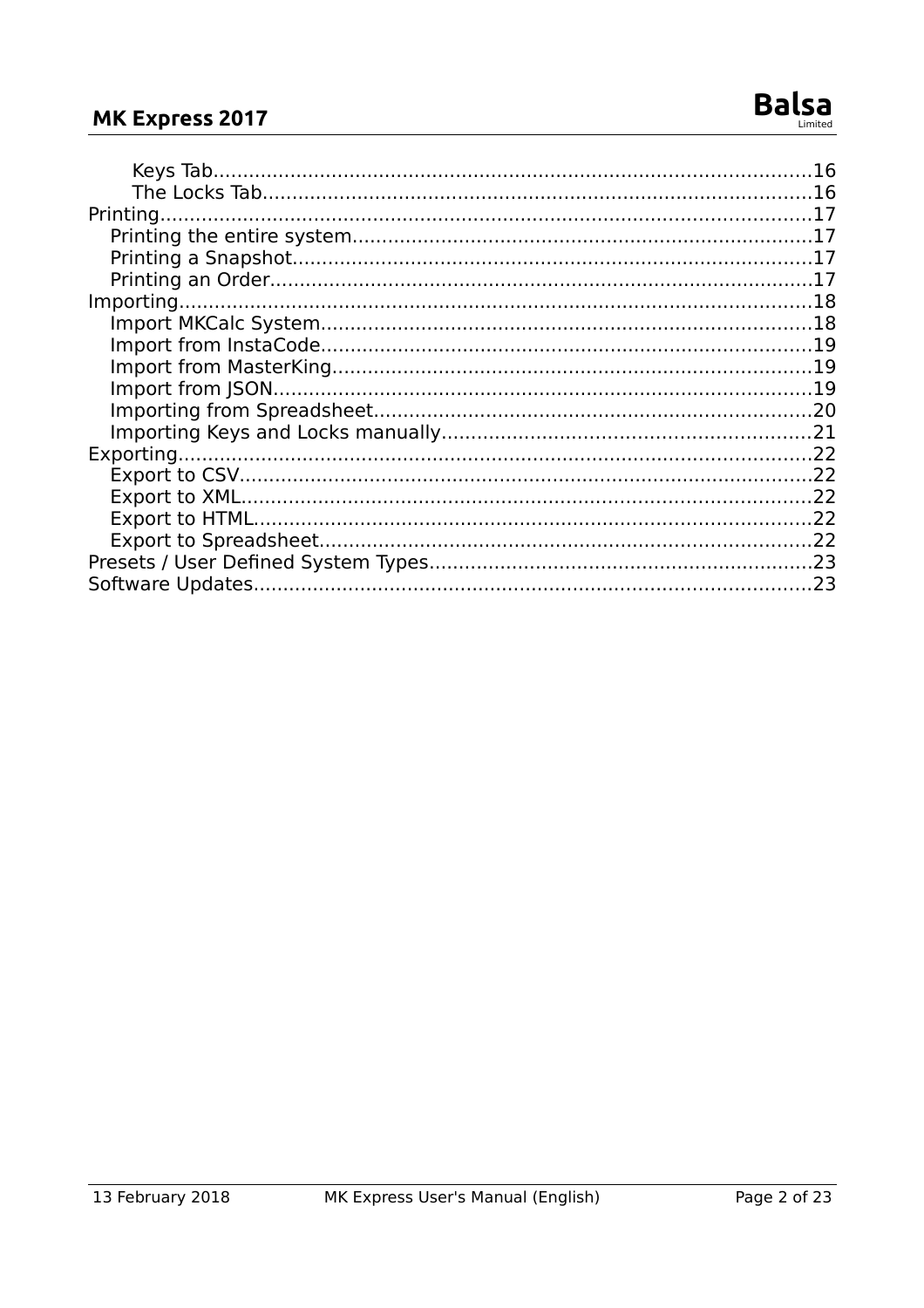### <span id="page-2-0"></span>**Product Overview**

MK Express is a cross platform desktop application that simplifies the generation and expansion of complex, asymmetrical, cross keyed Master Key Systems. (So that's a mouth full…)

Lets try that again, MK Express:

- $\stackrel{\downarrow}{\leftarrow}$  A (3)  $A = A(10)$ <br> $A = AB(20)$  $\overline{\phantom{a}}$  AC (4)  $-$ AC1  $AC2$ AC<sub>3</sub>  $AC4$  $\blacktriangleright$  B (1000)  $\overline{\phantom{a}}$  C (500)  $CA$  $\overline{CB(8)}$ CB1  $CR2$ CB3 CB4 CB5 CB<sub>6</sub> CB7 CB8 cc  $CD$ - CE  $-CF$
- Is a computer program which runs on your PC or laptop… Something with a keyboard and a screen bigger than my foot. For
- the techies, that is at least 800x600 pixels @ 92dpi. It is NOT going to run on your phone or tablet. (unless it is running ubuntu touch or windows 10, and your reading glasses are spot on)
- Will run on most desktop versions of Windows, Linux and Mac. AND on request, I can give you a version that will run a Raspberry PI 2 or 3. (Raspberry  $PI = full$ , robust PC for \$80 or less, [look it up\)](https://en.wikipedia.org/wiki/Raspberry_Pi)
- Will create master key systems that look like a spear or a cobweb. (it should be noted that the neater the cobweb, the more possibilities will be available)

Will allow you to enter in the cuts of an existing system, and as long as the existing system does not have phantoms , MK Express will be able to find ways to expand.

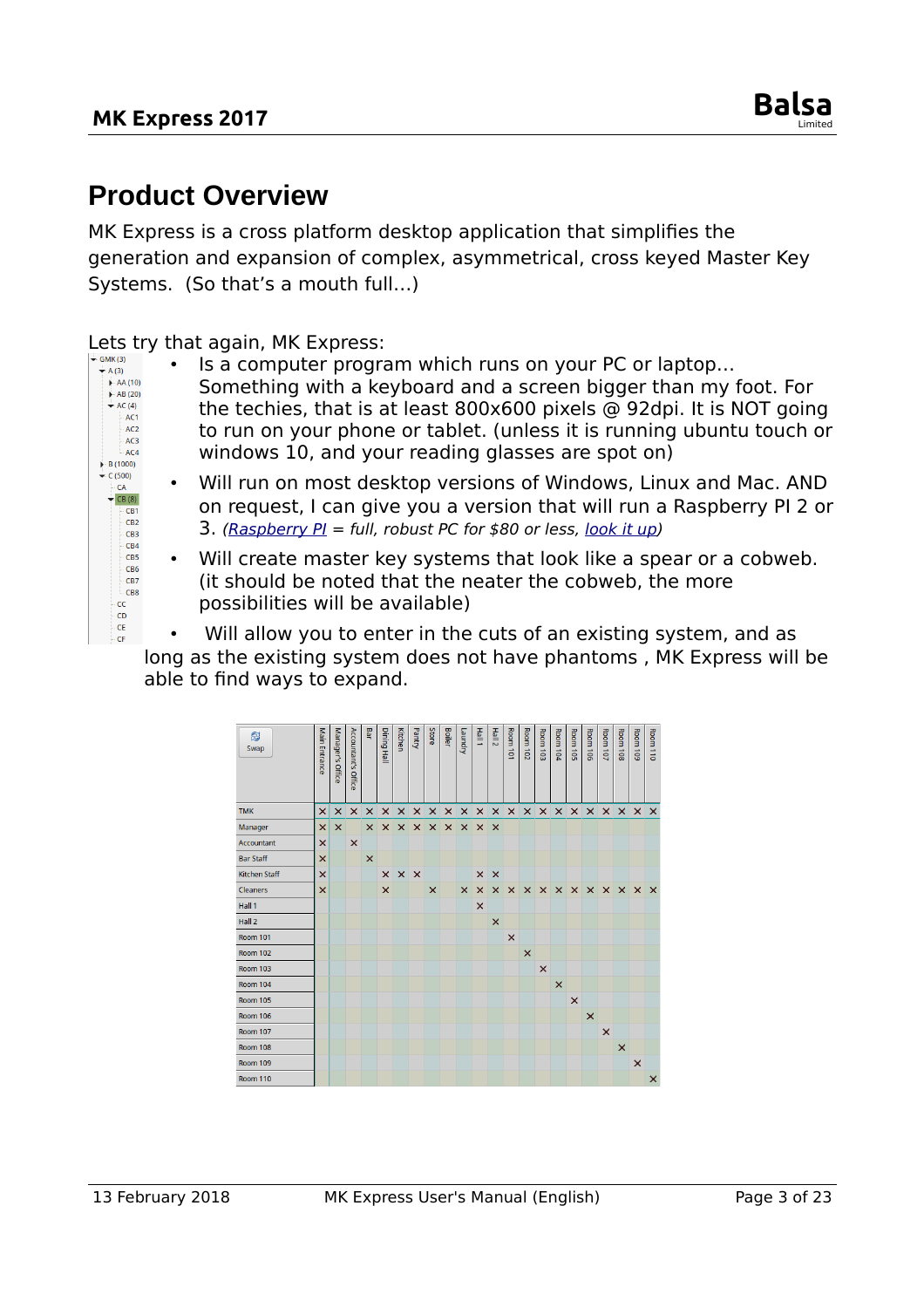

### <span id="page-3-4"></span>**Installing MK Express**

#### <span id="page-3-3"></span>**Your Registration Key**

When you purchase MK Express you'll get a Registration Key, which will look something like 57881-38377-12817-14327. Keep this Registration in a save place as it allows you to complete the installation process, and can be used on the<https://mkexpress.com/Registration.php>page to view your payment details and download link.

#### <span id="page-3-2"></span>**Downloading**

It is best to use the download link on<https://mkexpress.com/Registration.php>to find the version of MK Express you have purchased, but you can also download from<https://mkexpress.com/download-master-keying-software.php>

Currently you can install on Windows, Linux and Mac. The download page will attempt to present the correct installer for your operating system. Download the installer to your machine and run it.

#### <span id="page-3-1"></span>**Installing**

The installer is quite standard and should not need any special IT skills. The one thing that might cause problems would be an over active anti-virus…

#### <span id="page-3-0"></span>**Activation**

The first time you run MK Express, it will ask you for the Registration Key. After you have entered the Registration Key, which you kept in a safe place like I told you, MK Express should automatically activate, and you are ready to go.

But sometimes, if the machine running MK Express has no internet access, the automatic activation will fail and you'll get this dialogue:

You can phone us or enter the "Activation Request Code" from the first edit box into [https://mkexpress.com/activate-master-](https://mkexpress.com/activate-master-key.php)

| <b>Product Activation</b>                                                                                           |    |
|---------------------------------------------------------------------------------------------------------------------|----|
| <b>Activation Request Code:</b>                                                                                     |    |
| 30843-30932-47996-51489-55238                                                                                       |    |
| Enter the Activation Response Code:                                                                                 |    |
|                                                                                                                     |    |
| We have not been able to contact the Registration Server over the Internet and<br>automatically activate this copy. |    |
| You can manually activate this software via our web site at http://MKExpress.com                                    |    |
| X Cancel                                                                                                            | Ok |

[key.php](https://mkexpress.com/activate-master-key.php) on another machine's browser, which will generate the "Activation Response Code" for you to enter into the second edit box.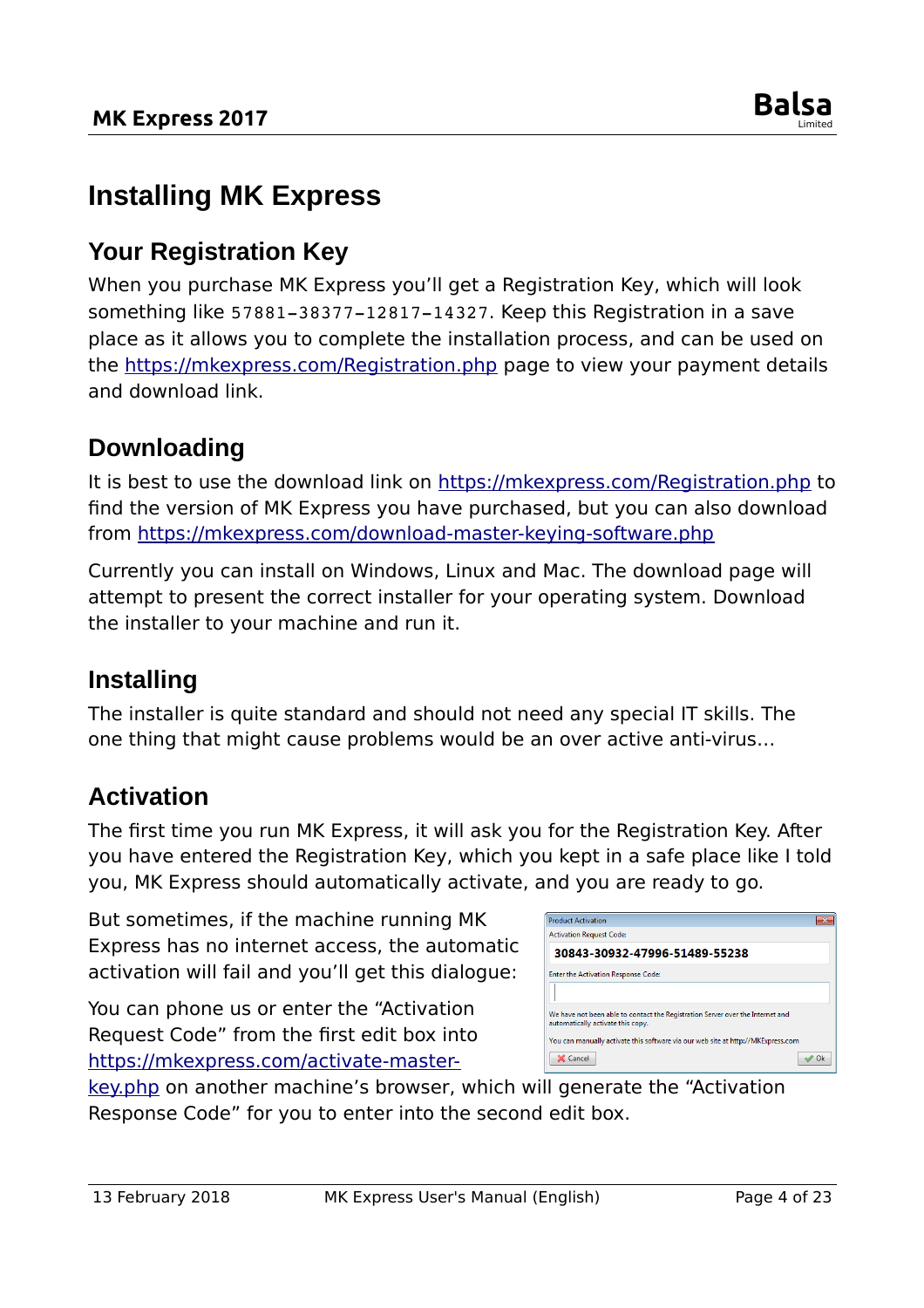#### **MK Express 2017**



#### <span id="page-4-3"></span>**Options**

|                | <b>Wenu</b><br>New       |
|----------------|--------------------------|
| H              | Save                     |
| A              | Save As                  |
| 爲              | Recreate As              |
|                | Import                   |
|                | Export                   |
| A              | Print                    |
| ධ              | <b>Presets</b>           |
| ≪              | Options                  |
| $\circledcirc$ | <b>About MK Express</b>  |
| ℁              | <b>Check For Updates</b> |
| ◒              | De-Activate              |
| 51             | Exit                     |

Selecting "Options" from the main menu will open a form in which you can enter details about your company and select the language you want MK Express to display.

Some of these values will appear on printouts and some exports.

| <b>S</b> Locksmith Options                                          |                                     |                          | $\mathbf{x}$<br>$\Box$<br><b>FOR</b> |
|---------------------------------------------------------------------|-------------------------------------|--------------------------|--------------------------------------|
| <b>Preferences</b><br>Language: en-US:English (US)<br>Default Path: | ۰                                   | n                        |                                      |
| <b>Locksmith Details</b>                                            |                                     |                          |                                      |
| Company Name:                                                       | <b>Balsa Limited</b>                |                          |                                      |
| Phone Number: +64 9 889 2502                                        |                                     |                          |                                      |
| <b>Tax Number:</b>                                                  |                                     |                          |                                      |
| Email:                                                              | info@balsa.co.nz                    |                          |                                      |
|                                                                     | Web Site Url: https://mkexpress.com |                          |                                      |
| <b>Postal Address:</b>                                              |                                     | <b>Physical Address:</b> |                                      |
|                                                                     |                                     |                          |                                      |
|                                                                     |                                     |                          |                                      |
| Cancel                                                              |                                     |                          | Ok                                   |

### <span id="page-4-2"></span>**Typical Project Life Cycle**



### <span id="page-4-1"></span>**The Snapshot**

After you have created your system and you want to manufacture the keys and locks, it is extremely important to create a Snapshot. A snapshot will prevent changes to the existing Locks and Keys so that later you can safely expand the system. So first you create/import a system, then you create a snapshot and then you can add new stuff without messing with what is already there.

#### <span id="page-4-0"></span>**The Order**

MK Express will record how many Locks and Keys have been ordered. This can be used to generate unique stamping for the items produced. The Order will also give you a bill of quantities to the pin.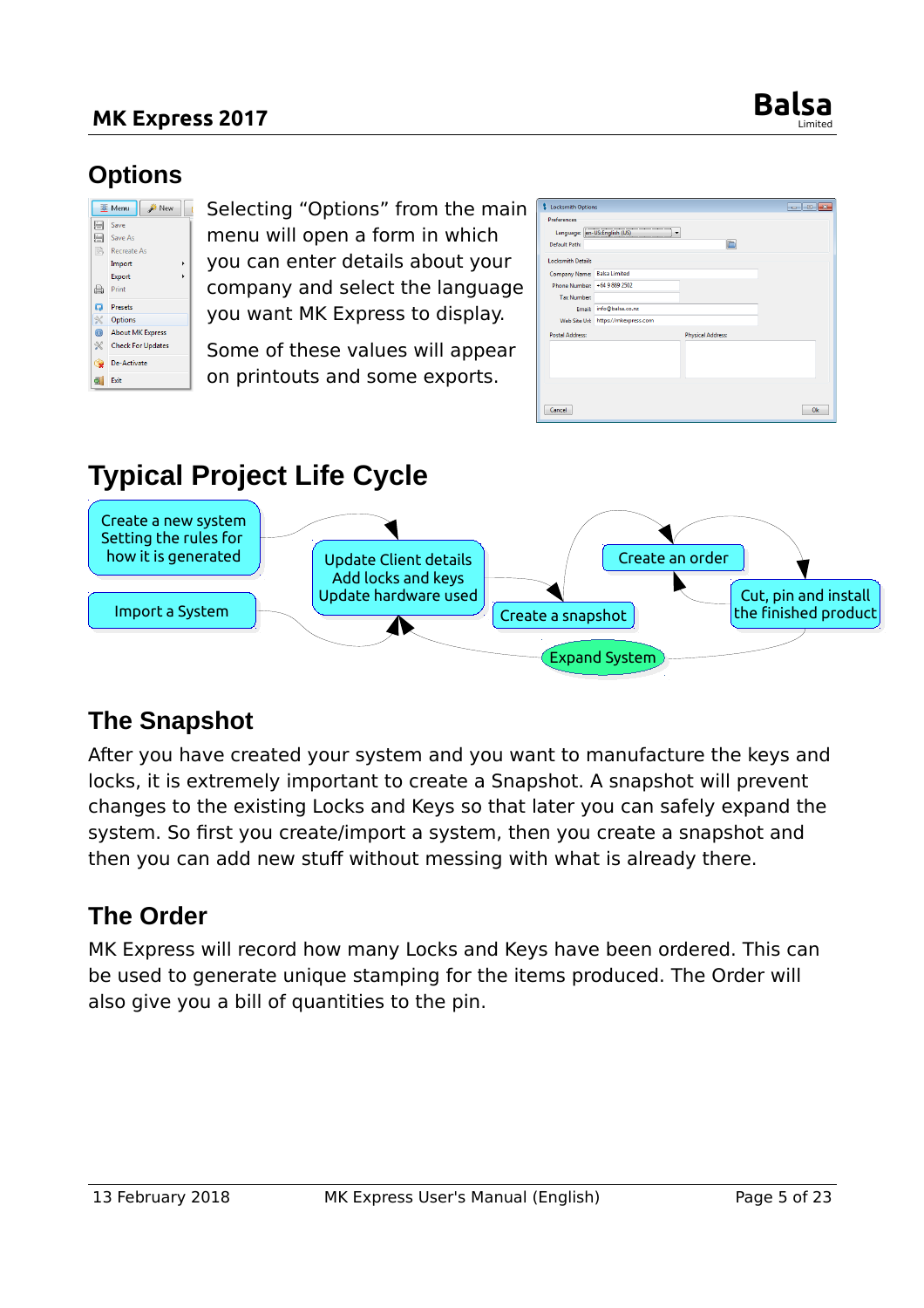### <span id="page-5-2"></span>**Starting a Master Key System**

**MK Express 2017** 

MK Express has a number of Wizards to populate the structure quickly. To get started press the "New" button FANew On the top of the screen. This will open a dialogue ask you to select the hardware / System Type and the wizard to use. It is important that you select the System Type best representing the hardware you will be installing on site.

### <span id="page-5-1"></span>**The "3 Level System" Wizard**

This will populate the system with locks and keys for a 3 level system… That is to say, there will be a Top Master Key, under which will be a number of Master

Keys, which in turn will have a number of Change Keys

under them. This form allows you to specify how many Master Keys and Change Keys.

The resulting structure will be neat and symmetrical (spear shape). This structure will be familiar to locksmiths who have created Master Key Systems on paper.

Sargent

detail

#### <span id="page-5-0"></span>**The "2 Level System" Wizard**

A simpler version of the "3 Level System" wizard that creates the given number of Change Keys directly under the Top Master Key with no Master Keys.



X Cancel

| 3 Level Wizard         |                              |  |
|------------------------|------------------------------|--|
| Number Of Master Keys: | ÷                            |  |
| Keys under each MK:    | 64                           |  |
| Numbering System:      | <b>US (Partial Alphabet)</b> |  |
| Cancel                 |                              |  |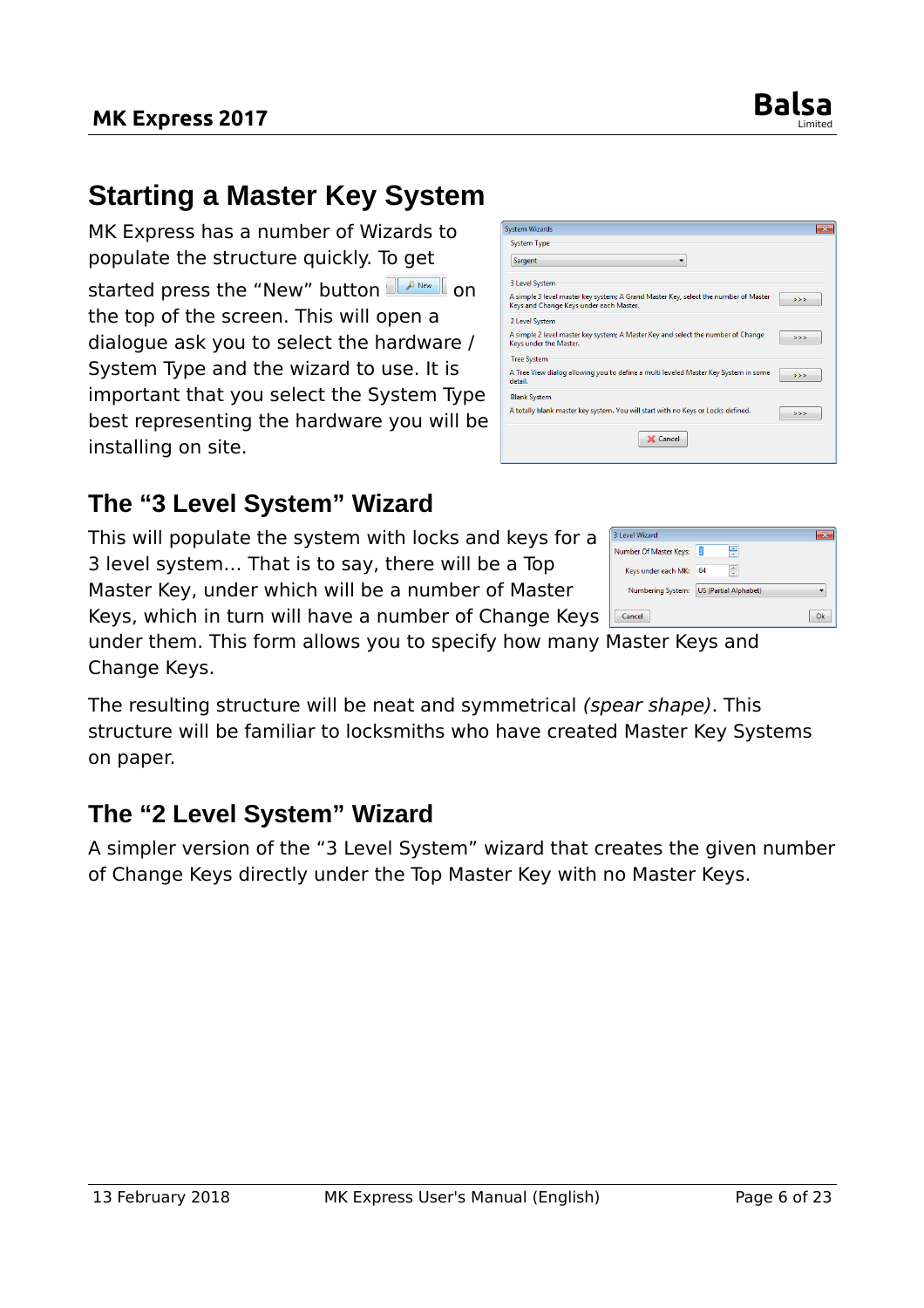

 $\Box$   $\Box$   $\Box$ 

X Cancel

 $\rightarrow$  Ok

### <span id="page-6-2"></span>**The "Tree System" Wizard**

This wizard will allow you to specify a large asymmetrical system quickly. It can generate up to 4 levels. The Wizard uses a tree view control to create a hierarchical structure with uneven branches. This can be handy when you need a large number of small buildings mix with a small number of large buildings in one Master Key System.

This wizard can generate a large, neat structure quickly and is worth experimenting with when considering a new system.

# <span id="page-6-1"></span>**The "Blank System" Wizard**

This one does nothing. You get a structure with no Keys or Locks in it. If your client has provided you with a this Key open that Lock grid/matrix, then this is where you'd want to start. It is also the Wizard I use in my Blue Forest Inn tutorial videos. Most cobweb looking systems start here.

### <span id="page-6-0"></span>**Saving Files**

MK Express is designed to be as simple to use as possible. To this end there is no central database engine to install. Each master key system is saved to its' own file, with the extension ".MKE". This is a lot like a word document or spreadsheet. These .MKE files can be emailed, backed up, shared on file servers or distributed using services like Drop Box, just like any other file.

This same rules apply as with a spreadsheet program, so your changes are not written to disk unless you press the Save button. You can save the current system to a different file name using the Save As button. You need to back up these files.



Tree Wizard

Numbering System: US (Partial Alphabet)

 $\overline{4}$   $\overline{\phantom{4}}$   $\overline{\phantom{4}}$   $\overline{\phantom{4}}$   $\overline{\phantom{4}}$   $\overline{\phantom{4}}$   $\overline{\phantom{4}}$   $\overline{\phantom{4}}$   $\overline{\phantom{4}}$   $\overline{\phantom{4}}$   $\overline{\phantom{4}}$   $\overline{\phantom{4}}$   $\overline{\phantom{4}}$   $\overline{\phantom{4}}$   $\overline{\phantom{4}}$   $\overline{\phantom{4}}$   $\overline{\phantom{4}}$   $\overline{\phantom{4}}$   $\overline{\phantom{$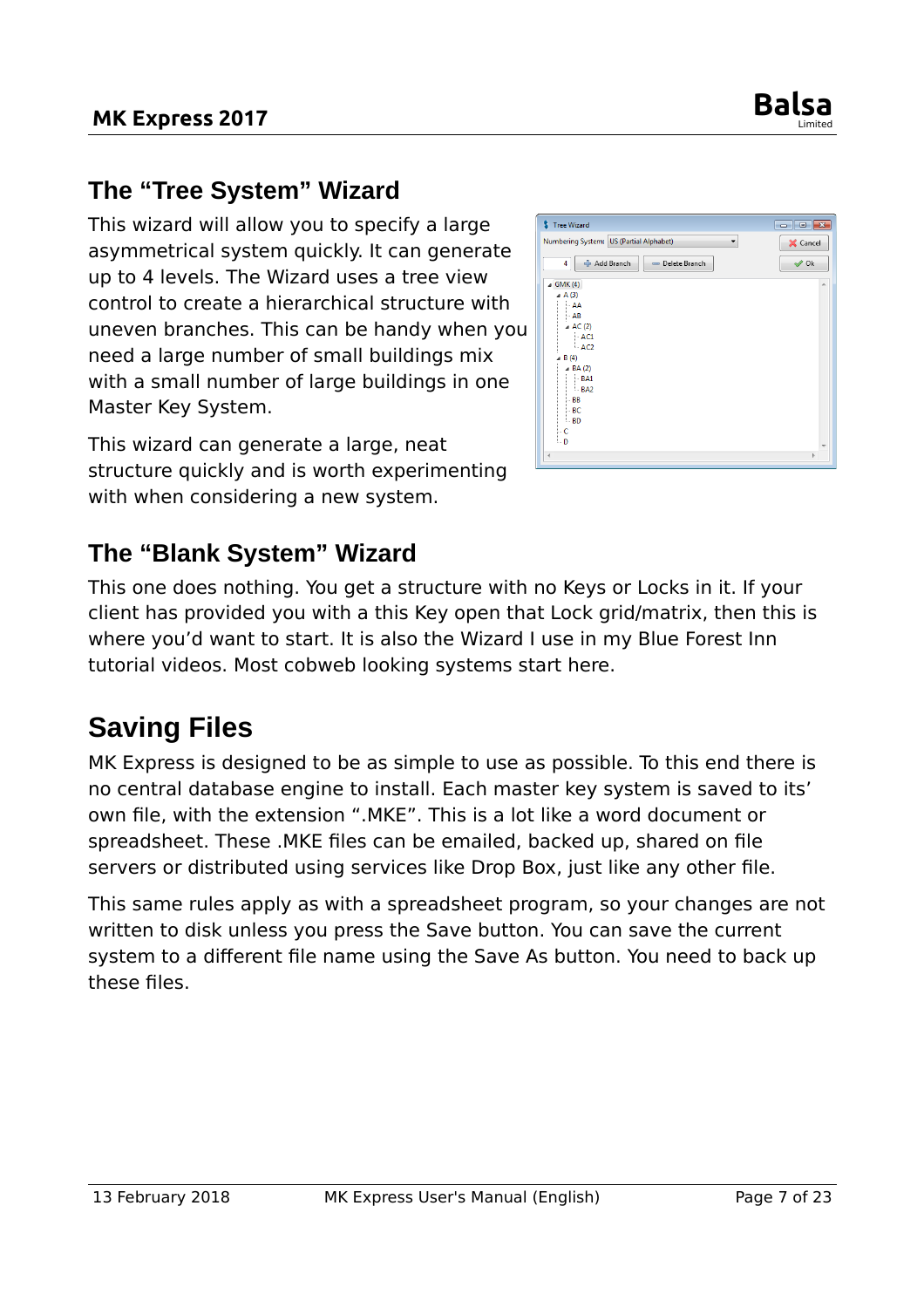

### <span id="page-7-0"></span>**The General Screen**

| Menu             | 甴<br><b>X</b> New                           | Save<br>Open              | - Close     | Calculate Bittings | <b>Phantoms</b>      |  |
|------------------|---------------------------------------------|---------------------------|-------------|--------------------|----------------------|--|
| General          | <b>System Details</b><br>System Number: HL4 |                           |             |                    | <b>System Notes:</b> |  |
| <b>Hardware</b>  | System Name:                                | <b>Blue Forrest Hotel</b> |             |                    |                      |  |
| Key System       |                                             |                           |             |                    |                      |  |
| Keying           | <b>Customer Information</b>                 |                           |             |                    |                      |  |
|                  | <b>Customer Name:</b>                       | <b>Blue Forrest Hotel</b> |             |                    |                      |  |
| Keys             | Email:                                      | info@mkexpress.com        |             |                    |                      |  |
| Locks            | <b>Phone Number:</b>                        | 09 889 2502               |             |                    |                      |  |
| <b>Snapshots</b> | <b>Contact Person:</b>                      | <b>Brian Pieters</b>      |             |                    |                      |  |
|                  |                                             |                           |             |                    |                      |  |
| <b>Orders</b>    | <b>Stamping Sequence</b>                    |                           |             |                    |                      |  |
|                  | Keys:                                       |                           | Locks:      |                    |                      |  |
|                  | SYS-KEY-###                                 | $\blacktriangledown$      | SYS-KEY-### | ▼                  |                      |  |
|                  | HL4-A001-1                                  |                           | HL4-Y001-1  |                    |                      |  |
|                  | HL4-A002-1                                  |                           | HL4-Y002-1  |                    |                      |  |
|                  | HL4-A003-1                                  |                           | HL4-Y003-1  |                    |                      |  |
|                  | HL4-A004-1                                  |                           | HL4-Y004-1  |                    |                      |  |
|                  | HL4-A020-1                                  |                           | HL4-Y005-1  |                    |                      |  |

This screen/tab allows you to capture information about the system, like who the client is.

The System Number should be unique across all your Master Key systems, and can be used in the automatic generation of stamping for Locks and Keys produced in Orders later.

Here you can also select how you want the automatic stamping numbers to be generated. MK Express will attempt to issue each Key and Lock ordered a unique number based on this.

It should be noted that the information on this screen can appear on printouts and exports, so be polite.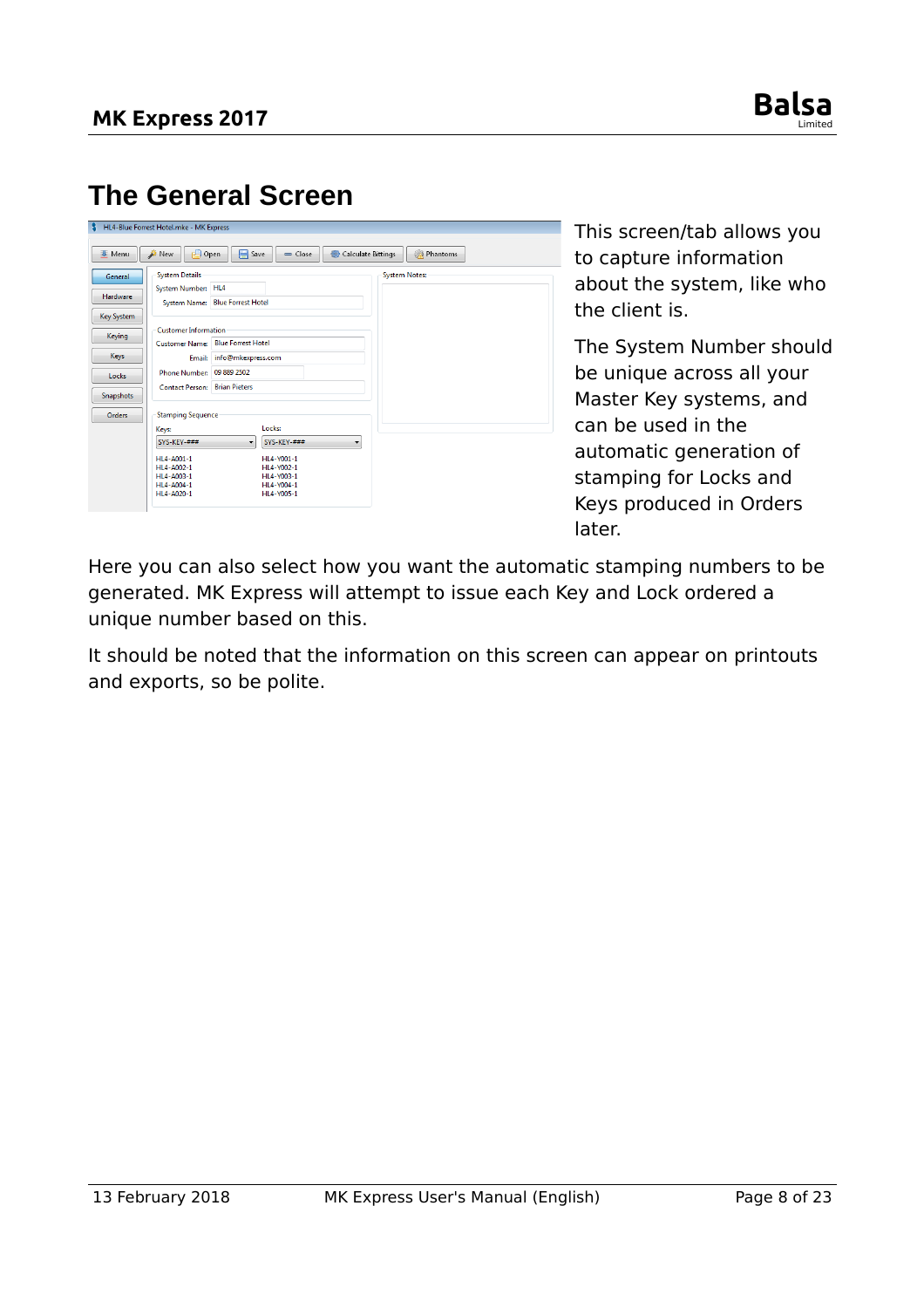

### <span id="page-8-0"></span>**The Hardware Screen**

| и                | HTL445-Blue Forest Inn.mke - MK Express |                                                                                   |
|------------------|-----------------------------------------|-----------------------------------------------------------------------------------|
| Menu             | New                                     | $\Box$ Open<br><b>P</b> Save<br><b>%Phantoms</b><br>Calculate Bittings<br>□ Close |
| General          | <b>Key Blank</b>                        |                                                                                   |
| <b>Hardware</b>  | Part#<br><b>BE2-H</b>                   | <b>Blank Description</b><br>Best A2, H profile                                    |
| Key System       | <b>Lock Hardware</b>                    |                                                                                   |
| Keying           | 수 Insert                                | Set As Default<br>Forget Default<br>$=$ Delete<br>π                               |
| Keys             | Part#                                   | <b>Hardware Description</b>                                                       |
| Locks            | $IC7-H-26D$                             | 7 Pin IC core "H" profile, Satin Chrome                                           |
| <b>Snapshots</b> |                                         |                                                                                   |
| Orders           |                                         |                                                                                   |
|                  |                                         |                                                                                   |

When creating an order, MK Express records the hardware selected for each cylinder/lock. So upfront it needs to know what part numbers are going to be used. This screen allows you to list the part numbers and descriptions of the

hardware you'll be installing.

You can only enter in one value for the key blanks, but you can have a number of lock types in the system, one of which should be selected as the default.

Later you can set the default part number of any lock in the system, or switch it for something else while capturing an Order. The hardware totals are used in the Order printout to give you a bill of inventory required for the manufacture.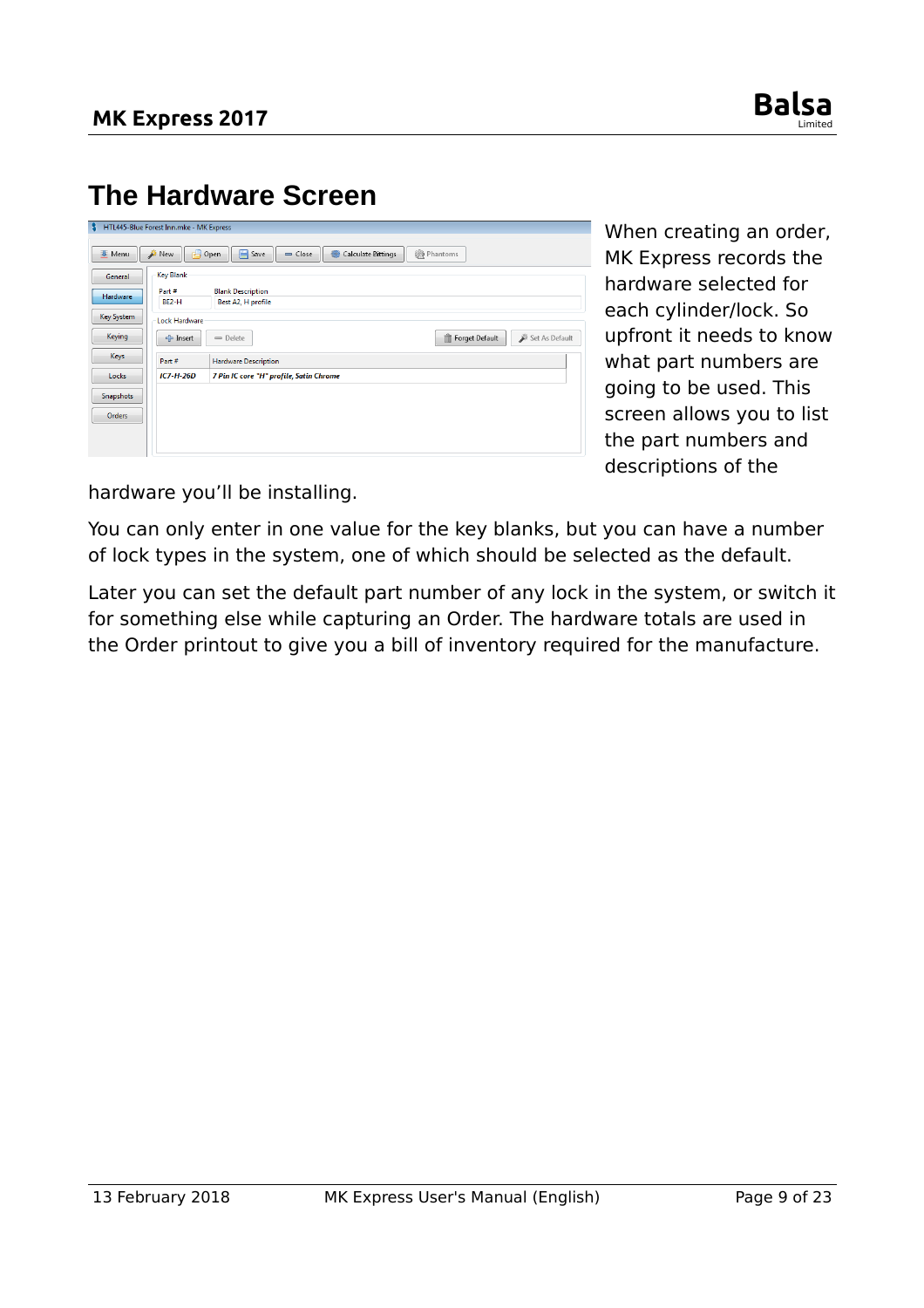### <span id="page-9-3"></span>**The Key System Screen**

| Schlage 6 pin<br>Hardware<br>Generic In-line System<br><b>Key System</b><br>Number Of Cuts 6<br><b>Top Master Key Code</b><br>Deepest Bow Cut 9<br>112460<br>Keying<br>Depth Progression 2<br><b>Random Code</b><br>Keys<br>Min Pin Size 2<br>Display Tip to Bow<br>Locks<br>Max Adj. Cut Diff 7<br>Max Alike Cuts 2<br>۰.<br>Snapshots | General | <b>Presets</b>         |
|-----------------------------------------------------------------------------------------------------------------------------------------------------------------------------------------------------------------------------------------------------------------------------------------------------------------------------------------|---------|------------------------|
|                                                                                                                                                                                                                                                                                                                                         |         | Set                    |
|                                                                                                                                                                                                                                                                                                                                         |         |                        |
|                                                                                                                                                                                                                                                                                                                                         |         |                        |
|                                                                                                                                                                                                                                                                                                                                         |         |                        |
|                                                                                                                                                                                                                                                                                                                                         |         |                        |
|                                                                                                                                                                                                                                                                                                                                         |         |                        |
|                                                                                                                                                                                                                                                                                                                                         |         |                        |
|                                                                                                                                                                                                                                                                                                                                         |         |                        |
|                                                                                                                                                                                                                                                                                                                                         |         | Cut Symbols 0123456789 |
| Orders<br>Cylinder Order FEDCBA<br><b>Random Order</b>                                                                                                                                                                                                                                                                                  |         |                        |

| <b>亚 Menu</b>     | Save<br>New<br>$\Box$ Open                   | Calculate E<br>$=$ Close |
|-------------------|----------------------------------------------|--------------------------|
| General           | Série E5000 - MR Group                       |                          |
| Hardware          | <b>Top Master Key Code</b>                   |                          |
| <b>Key System</b> | 235521.111                                   | <b>Random Code</b>       |
| Keying            | <b>Cylinder Order</b>                        | <b>Random Order</b>      |
| Keys              | 3<br>5<br>$\overline{a}$<br>7<br>6<br>4<br>1 |                          |
| Locks             | Inline<br>12345<br><b>Cut Symbols</b>        | [A]                      |
| <b>Snapshots</b>  | Deepest Bow Cut 5                            |                          |
| Orders            | Depth Progression 2                          |                          |
|                   | Min Pin Size 2                               |                          |
|                   | Max Adj. Cut Diff 4                          |                          |
|                   | Max Alike Cuts 3                             |                          |
|                   | <b>Top Pins</b>                              |                          |
|                   | Number Of Cuts 3                             | [B]                      |

systems.<br>WARNING: This may result mechanical failures. This screen changes depending on the System type you are using. These are the rules that are used when calculating a Master Key system…

Most of the In-line and Small Form Interchangeable Core types can be modified to match hardware that is not specifically mentioned in the presets.

#### <span id="page-9-2"></span>**Number Of Cuts**

For In-line systems, this is simply the number of the cuts that can be made on a key. Also know as the number of chambers.

#### <span id="page-9-1"></span>**B<sub>ON</sub> 9 3 6 0 2 2 Deepest Bow Cut**

Many key blanks have issues if the first cut is too deep, as the key might snap when the customer tries to turn it and the key is not all the way into the lock. This rule limits how often this happens by ensuring the first cut leaves enough steel to deal with the attempt to open the lock.

#### <span id="page-9-0"></span>**Depth Progression**

This is a hard one; in the days of making Master Key systems on paper, you'd use a depth progression of 2 on a Schlage system (and most others) so that you did not have to pin up a lock with a #1 master pin, which has never existed… Currently, you can get far more codes out of a system by using a Depth Progression of 1 **but only as long as there are no Cross Keys.**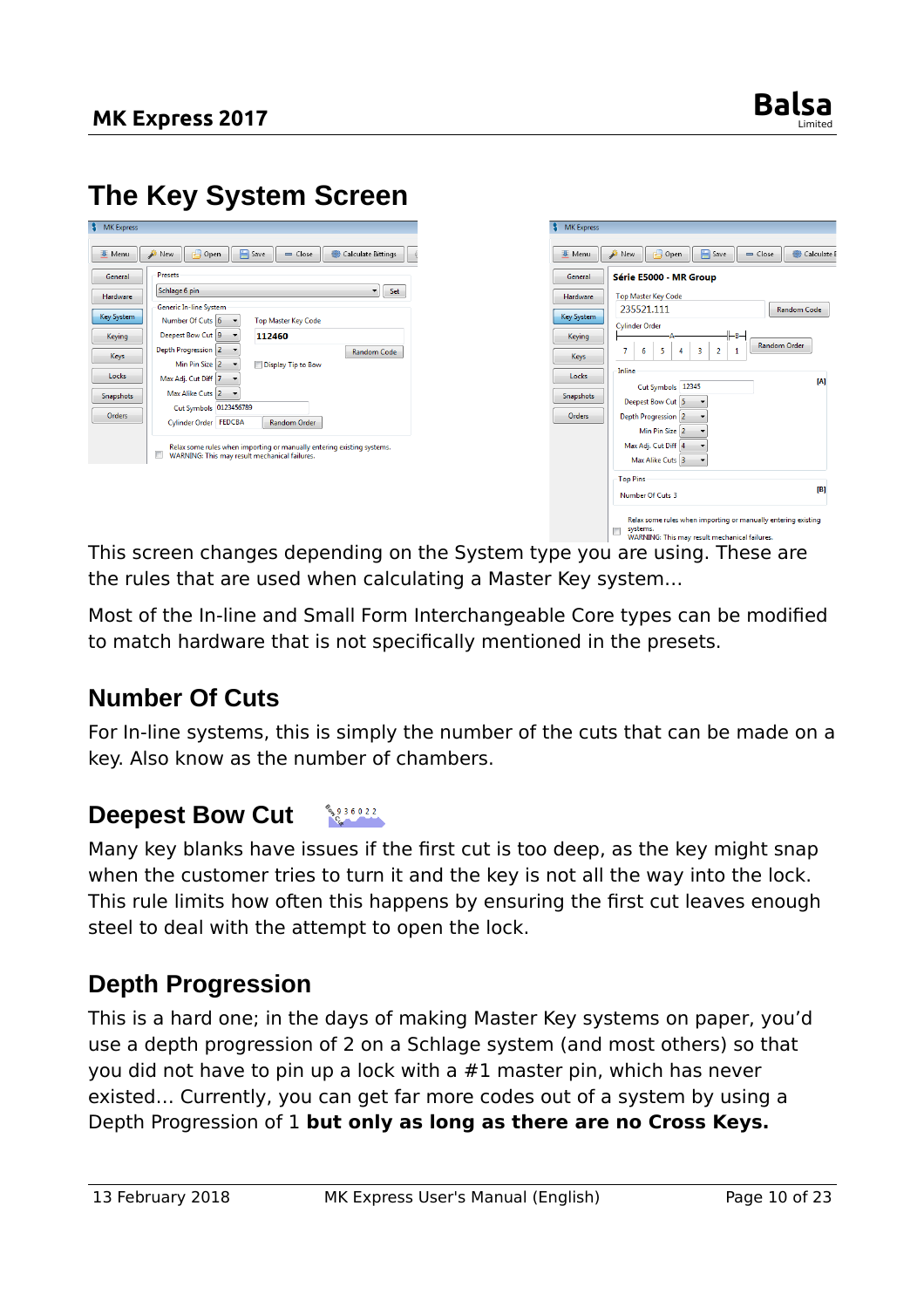#### **MK Express 2017 Balsa**

In general you would set the Depth Progression to the smallest size pin the manufacture will sell you, as this will allow you far greater flexibility with cross keying.

### <span id="page-10-4"></span>**Min Pin Size (Minimum Pin Size)**

Simply put, this is the smallest pin the manufacture will sell you. If you could get a #1 pin for a classic in-line system, it would jam. When MK Express assigns cuts to a key, it considers how the effected locks would be pinned up. This setting will reject keys that result in locks having pins that violate this rule.

### <span id="page-10-3"></span>**Max Adj. Cut Diff (Max Adjacent Cut Difference)**

Also know as "MACS", this is the maximum difference

between two adjacent cuts. The angle at which the cutter cuts into a key determines the MACS. The goal is to avoid one cut chipping away at another… A shallow cut next to a really deep cut may be eroded and the key can not work the lock.

### <span id="page-10-2"></span>**Max Alike Cuts**

This is here to prevent those long flat sections on a key when 3 or more cuts are the same. For example here is a key with too many 3 cuts in a row:  $\frac{133331}{12}$ .

This is purely for aesthetics, and can be effectively disabled by setting this value to the same number as total cuts.

### <span id="page-10-1"></span>**Cut Symbols**

These are the symbols used by the hardware from shallowest to deepest. As a result the number of symbols is the number of cuts. While most systems start at 0 or 1, some like Ruko/Assa 600 start at 9 and go to 1 as the deepest cut. Some system types also use Letters.

### <span id="page-10-0"></span>**Cylinder Order**

When MK Express progresses the system, it will involve one cylinder at a time in the calculations. This order will allow you to select which chambers are used first. In many cases, locksmiths prefer to adjust the order so the busiest chambers are closest the tip of the key to minimise wear and tear on the lock.



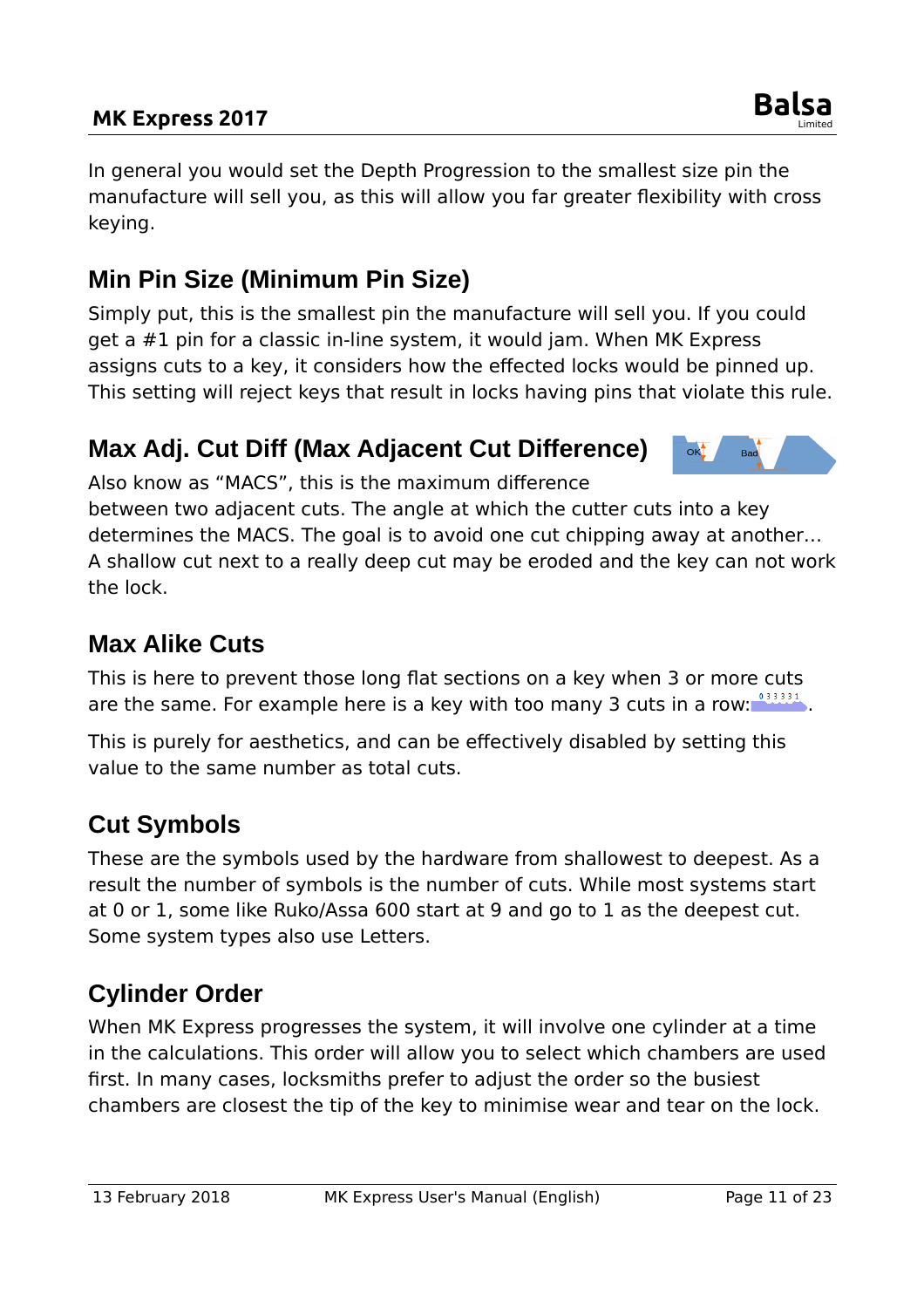### <span id="page-11-1"></span>**The Keying Screen or Keying Matrix**

The main roll of this screen is to select which keys open which locks. Secondary to that you can update the Description and Number of the Keys and Locks, along with manually specifying the key cuts. The order in which the Lock and Keys are displayed can be changed by dragging them around.



### <span id="page-11-0"></span>**Colour Codes**

Key cuts and the Key numbers may be displayed a number of colours to indicate if the cuts can be change.

- **Green:** These cuts have been calculated by MK Express and may change the next time the Calculate button is pressed.
- **Blue**: These cuts have been manually entered or imported, MK Express will make no attempt to change them… MK Express will try to calculate other cuts around these with out creating phantoms.
- **Black**: These cuts have been saved in a Snapshot and can not be changed.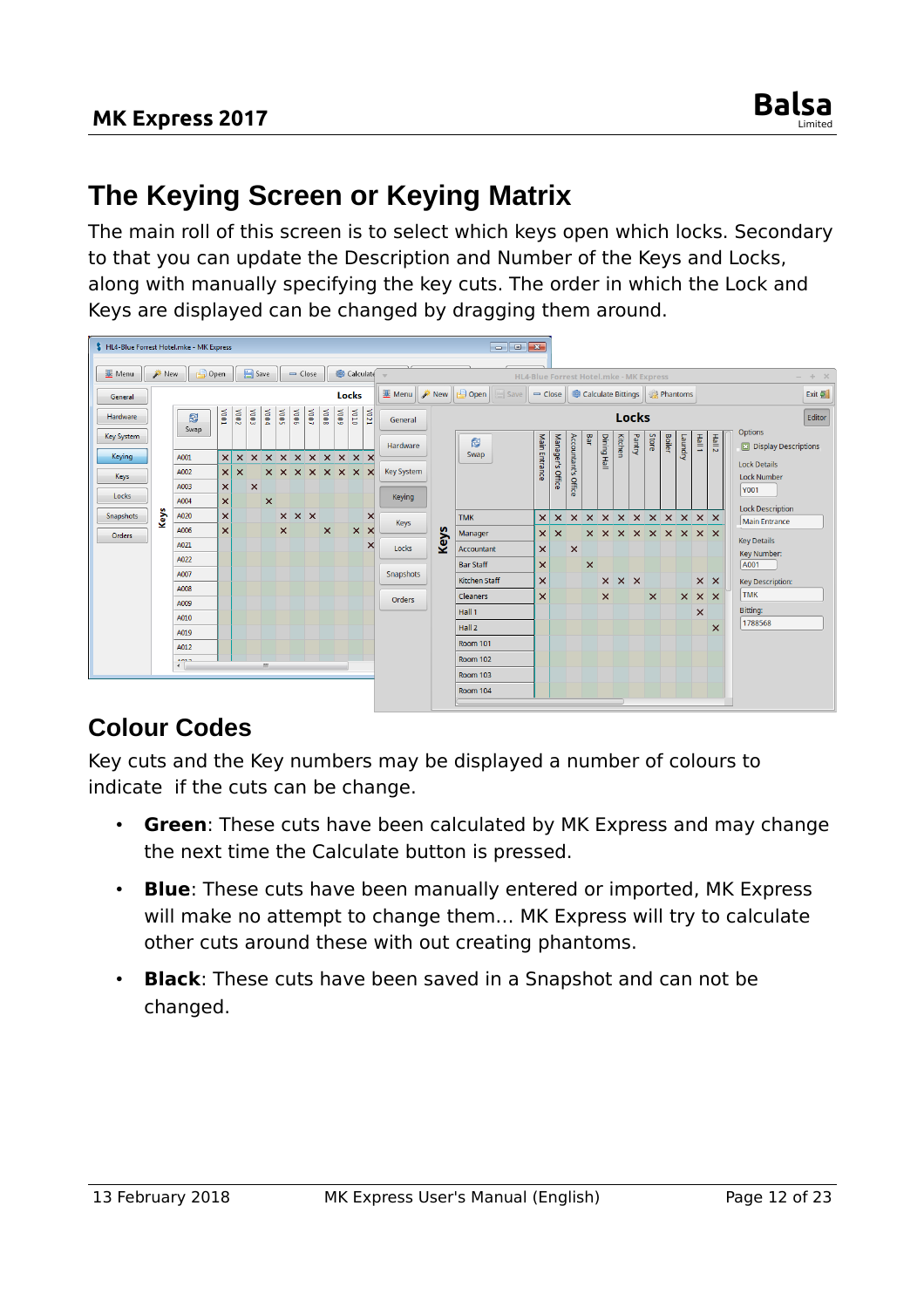#### <span id="page-12-2"></span>**The Keys Screen**

The main roll of this screen is to Add or Delete Keys along with setting the Key's number, description and even cuts.

|                  | $\begin{array}{c c c c c c} \hline \multicolumn{3}{c }{-1} & \multicolumn{3}{c }{-1} & \multicolumn{3}{c }{-1} \end{array}$<br>HL4-Blue Forrest Hotel.mke - MK Express |      |                      |                                |   |                              |                  |                          |
|------------------|------------------------------------------------------------------------------------------------------------------------------------------------------------------------|------|----------------------|--------------------------------|---|------------------------------|------------------|--------------------------|
| <b>亚 Menu</b>    | $\Box$ Open<br>New                                                                                                                                                     | Save | $=$ Close            | Phantoms<br>Calculate Bittings |   |                              |                  | Exit $\frac{1}{2}$       |
| General          | 1188164                                                                                                                                                                | Find |                      |                                |   | <b>Update Order Quantity</b> |                  |                          |
| Hardware         |                                                                                                                                                                        |      |                      |                                |   | No Open Orders               |                  | $\overline{\phantom{a}}$ |
|                  |                                                                                                                                                                        | Key# | <b>Description</b>   | <b>Bittings</b>                | ▲ | Quantity:                    |                  |                          |
| Key System       |                                                                                                                                                                        | A001 | <b>TMK</b>           | 1788568                        |   | Stamping                     | Order Title      |                          |
| <b>Keying</b>    | 수 Insert                                                                                                                                                               | A002 | Manager              | 1788562                        |   | HL4-A007-1                   | 04 Feb 2014      |                          |
| <b>Keys</b>      |                                                                                                                                                                        | A003 | Accountant           | 1788560                        |   | HI4-A007-2                   | 04 Feb 2014      |                          |
|                  | $=$ Delete                                                                                                                                                             | A004 | <b>Bar Staff</b>     | 1988562                        |   | HL4-A007-3                   | 04 Feb 2014      |                          |
| Locks            |                                                                                                                                                                        | A020 | <b>Kitchen Staff</b> | 1388562                        |   | HI4-A007-4                   | Lost Kitchen Key |                          |
| <b>Snapshots</b> | Import CSV                                                                                                                                                             | A006 | <b>Cleaners</b>      | 1788564                        | E |                              |                  |                          |
| Orders           |                                                                                                                                                                        | A021 | Hall 1               | 1382362                        |   |                              |                  |                          |
|                  |                                                                                                                                                                        | A022 | Hall 2               | 1380362                        |   |                              |                  |                          |
|                  |                                                                                                                                                                        | A007 | Room 101             | 1188164                        |   |                              |                  |                          |
|                  |                                                                                                                                                                        | A008 | Room 102             | 1988164                        |   |                              |                  |                          |
|                  |                                                                                                                                                                        | A000 | <b>Doom 102</b>      | 1500064                        |   |                              |                  |                          |

The order in which the keys are displayed can be changed by dragging them.

### <span id="page-12-1"></span>**Importing Key from CSV**

This screen also allows you to import a list of keys from a CSV file. If you have the parent key number in the CSV too, then MK Express can use this information to create locks for

| <b>Import CSV Data</b>     |                                                                                                      |                                       | $\parallel$ 23<br>$\Box$<br>$\Box$                                                   |
|----------------------------|------------------------------------------------------------------------------------------------------|---------------------------------------|--------------------------------------------------------------------------------------|
| <b>Key Number</b><br>Key#  | <b>Kev Description</b><br>$\overline{\phantom{a}}$<br><b>Description</b><br>$\overline{\phantom{a}}$ | Bitting<br>۰.<br>---<br>---           | <b>Parent Kev</b><br>Has Header Row<br><b>See Import</b><br>---<br>Auto Create Locks |
| Key#                       | <b>Description</b>                                                                                   | Key#                                  | <b>Bittings</b><br>$\mathcal{L}_{\mathcal{C}}$                                       |
| $\blacktriangleright$ A001 | <b>TMK</b>                                                                                           | <b>Description</b><br><b>Bittings</b> | 7064481                                                                              |
| A002                       | Manager                                                                                              | Stamping                              | 7064485                                                                              |
| A003                       | Accountant                                                                                           | Quantity                              | 7064483                                                                              |
| A004                       | <b>Bar Staff</b>                                                                                     |                                       | Ξ<br>7064405                                                                         |

each change key and link them up on the Keying Matrix automatically.

#### <span id="page-12-0"></span>**Updating Keys to be Ordered**

This screen provides the ability to change the number of a Key involved in an open order.

The stamping of the individual key to be produced can be edited within the [Orders](#page-4-0) screen.

| Replacements PO 8845        |                             |
|-----------------------------|-----------------------------|
| Quantity:<br>$\overline{2}$ |                             |
| Stamping                    | Order Title                 |
| HL4-A022-1                  | <b>Lost Kitchen Key</b>     |
| HL4-A022-2                  | Lost Kitchen Key            |
| HL4-A022-3                  | <b>Replacements PO 8845</b> |
| HL4-A022-4                  | Replacements PO 8845        |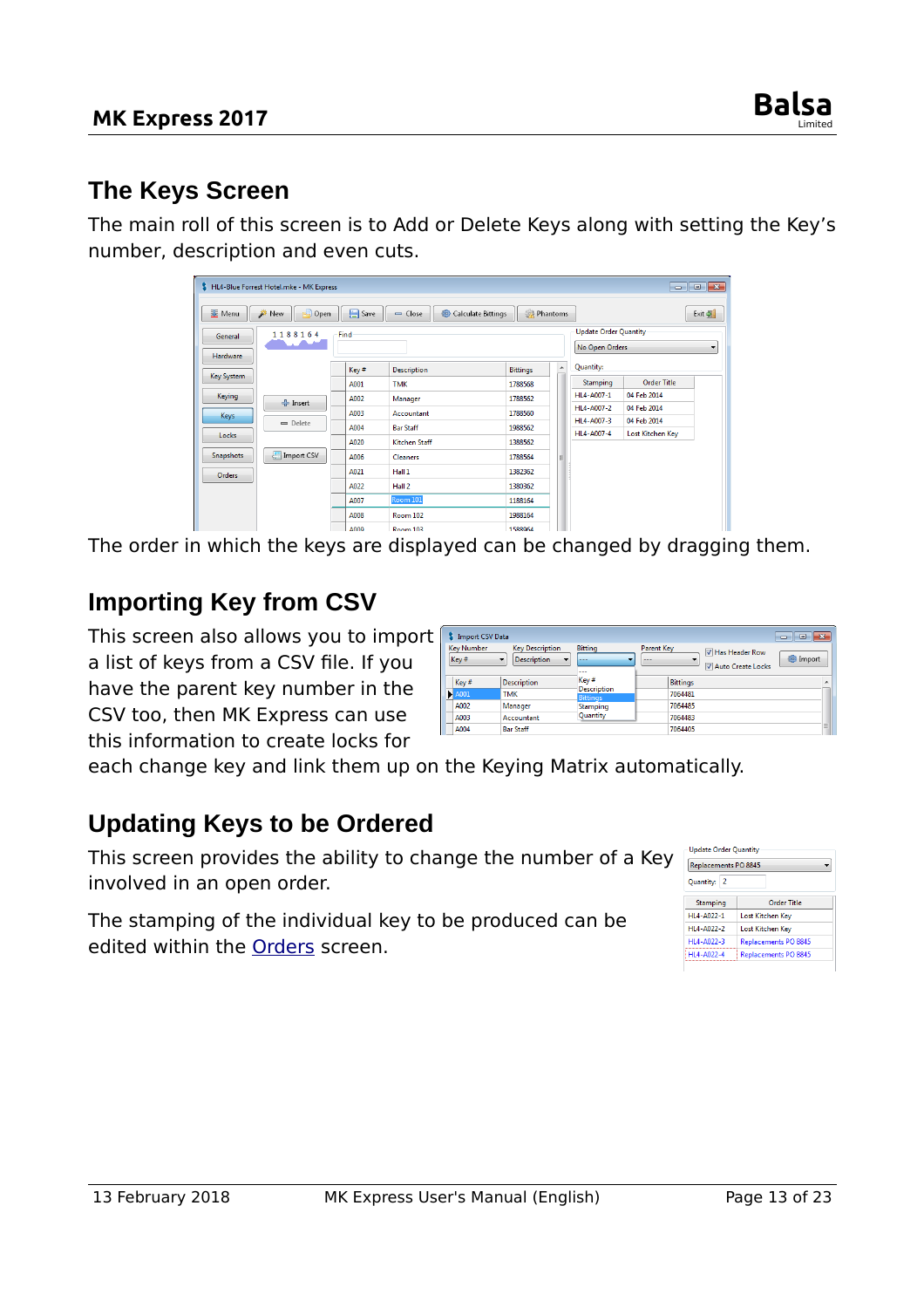

### <span id="page-13-0"></span>**The Locks Screen**

The main roll of this screen is to Add and Remove Locks while setting their Number, Description and Part Number.

|                   | HL4-Blue Forrest Hotel.mke - MK Express |             |                                 |                                   |                                          |  |
|-------------------|-----------------------------------------|-------------|---------------------------------|-----------------------------------|------------------------------------------|--|
| <b>亚 Menu</b>     | New<br>Open                             | Save        | Calculate Bittings<br>$=$ Close | Phantoms                          | Exit $\frac{1}{2}$                       |  |
| General           |                                         | Find        |                                 | <b>Update Order Quantity</b>      |                                          |  |
| Hardware          |                                         |             |                                 | Replacements PO 8845              |                                          |  |
|                   | 911<br>8<br>6<br>5<br>6<br>5            | Lock#       | <b>Description</b>              | $\overline{\phantom{a}}$<br>Part# | Quantity: 1                              |  |
| <b>Key System</b> | 14 10 10 10 12 8 4<br>6                 | <b>Y001</b> | <b>Main Entrance</b>            |                                   | <b>Order Title</b><br>Stamping           |  |
| Keying            | 1788562                                 | <b>Y002</b> | Manager's Office                |                                   | HL4-Y009-1<br>04 Feb 2014                |  |
| Keys              | 수 Insert                                | <b>Y003</b> | <b>Accountant's Office</b>      |                                   | HL4-Y009-2<br><b>Replacements PO 884</b> |  |
|                   | $=$ Delete                              | <b>Y004</b> | Bar                             |                                   |                                          |  |
| Locks             |                                         | <b>Y005</b> | <b>Dining Hall</b>              |                                   |                                          |  |
| Snapshots         | Import CSV                              | <b>Y006</b> | Kitchen                         | Ξ                                 |                                          |  |
| <b>Orders</b>     |                                         | <b>Y007</b> | Pantry                          |                                   |                                          |  |
|                   |                                         | <b>Y008</b> | <b>Store</b>                    |                                   |                                          |  |
|                   |                                         | <b>Y009</b> | <b>Boiler</b>                   |                                   |                                          |  |
|                   |                                         | <b>Y010</b> | Laundry                         |                                   |                                          |  |
|                   |                                         | <b>Y021</b> | Hall 1                          |                                   |                                          |  |
|                   |                                         | <b>Y022</b> | Hall 2                          |                                   |                                          |  |
|                   |                                         | <b>Y011</b> | <b>Room 101</b>                 |                                   |                                          |  |
|                   |                                         | <b>Y012</b> | <b>Room 102</b>                 |                                   |                                          |  |
|                   |                                         | <b>Y013</b> | Room 103                        |                                   |                                          |  |
|                   |                                         | <b>Y014</b> | Room 104                        | $\overline{\phantom{a}}$          |                                          |  |

Like the Keys Screen, a list of Locks can be imported from CSV and the Quantity of locks to be produced for a current order can be set here too. The order that the Locks are displayed in can be changed by dragging them to a new position.

Setting the part number on a lock should be seen as the default part number, but the part number actually produced can be change in the order itself.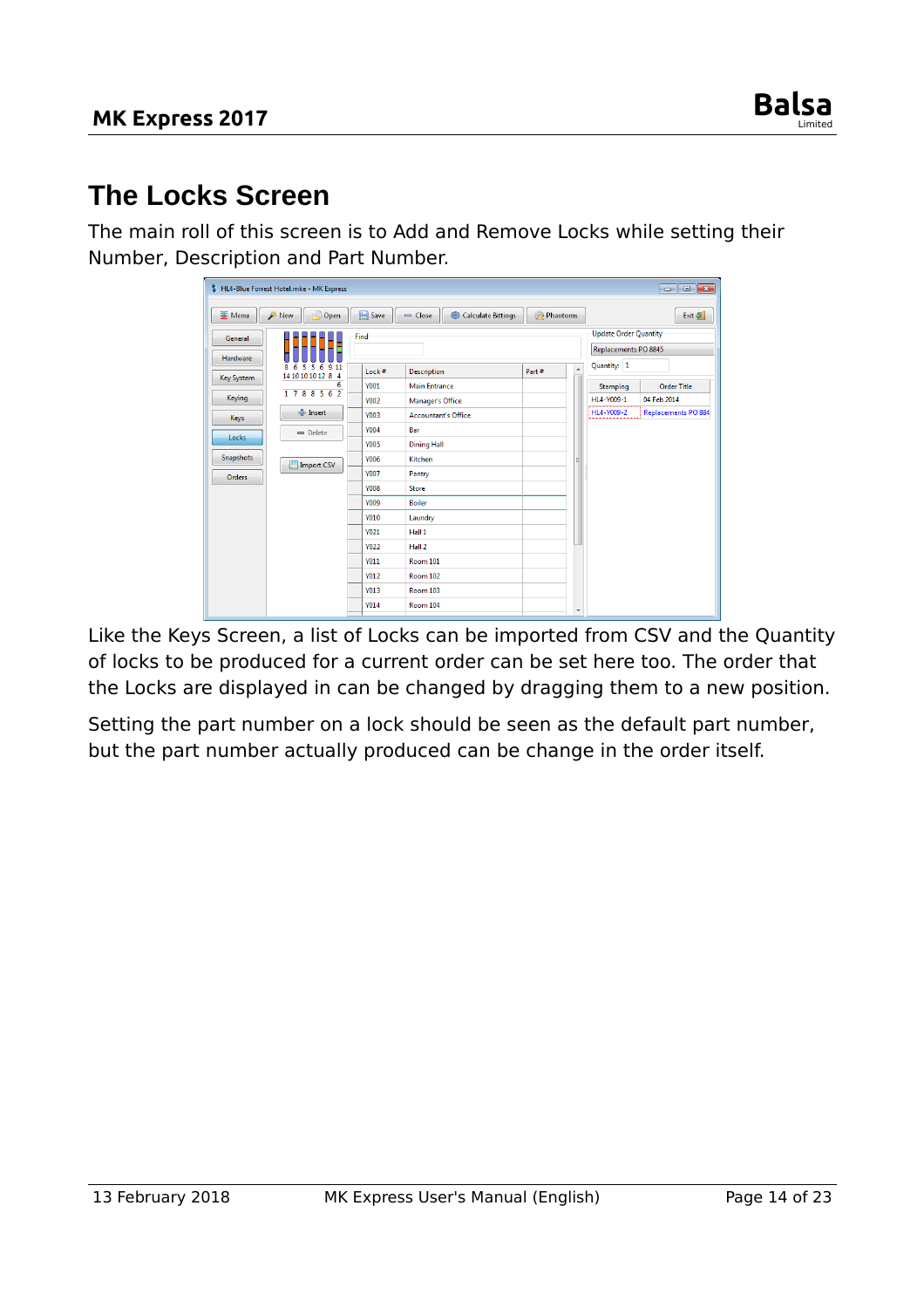

### <span id="page-14-0"></span>**The Snapshots Screen**

This is a simple screen containing a list of points there the system's coding was frozen to prevent corruption. Before physically manufacturing any of the Locks or Keys, you should make a Snapshot to prevent changes to the items you are about to pin up and cut.

This is a bit like saving a version of the



system, and forms the bases of later expansion. The numbers on the right of each listed item indicates the Keys and Locks changed in the snapshot.

Open or Create a Snapshot to view the form in which the details are displayed. Here you can enter a note describing why the system was changed/expanded, and you can view the Key and Locks effected.

This form also allows you to print the details of the Snapshot, which only prints the Keys and Locks effected by the change.

The Keys and Locks effected by the change can also be exported to CSV or used as the bases for a new Order.

| System Snapshot                                                                            | ⊩х<br>$\Box$<br>$\Box$                               |
|--------------------------------------------------------------------------------------------|------------------------------------------------------|
| <b>Print</b><br>Roll Back To                                                               | Close $\frac{1}{2}$<br>Create Order<br>Export to CSV |
| ,,,,,,,,,,,,,,,,,,,,,,,,,,,,<br>Snapshot Keys<br>Locks                                     |                                                      |
| <b>Snapshot Number: 4</b><br><b>Snapshot Date:</b><br>06 Feb 2014<br><b>Snapshot Notes</b> |                                                      |
| <b>Lost Kitchen Key</b><br>Retired keys for Hall 1 and 2                                   |                                                      |
|                                                                                            | Save                                                 |
|                                                                                            |                                                      |
|                                                                                            |                                                      |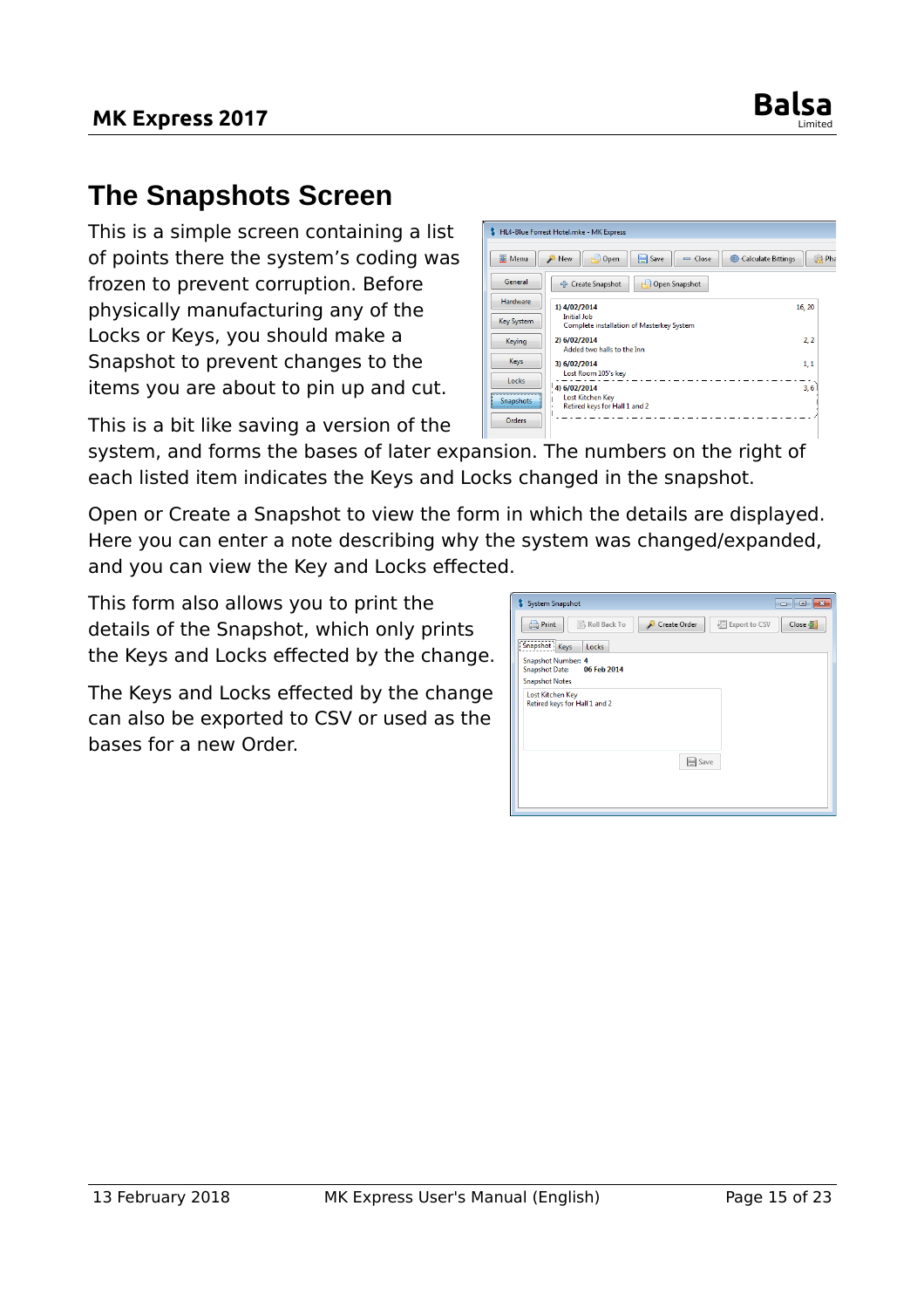

 $\boxed{\blacksquare \blacksquare \blacksquare \blacksquare \blacksquare}$ 

### <span id="page-15-1"></span>**The Orders Screen**

This screen displays a list of Orders created… Items in blue have not been finalised and can still be edited. Opening an existing order or pressing the "Create Order" button will open the Order form.

Pressing  $\mathbf{r}$  will finalise the Order preventing further changes. The Order form has three tabs into which details and quantities can be captured.

\$ Order



#### <span id="page-15-0"></span>**Details Tab**

This tab retains some general information about the Order, which is displayed on the printout of the Order. This tab also displays the hardware totals involved in completing the order.

#### <span id="page-15-3"></span>**Keys Tab**

The Keys tab allows you to select the quantity of each key to be cut along with the stamping to give each key.

#### <span id="page-15-2"></span>**The Locks Tab**

Like the Keys tab, the Locks tab allows you to select the quantities and stamping. But this tab also allows to select the part number of the cylinder or lock.

**Note**: MK Express will generate stamping automatically based on the setting in the General Screen, but can be manually changed.

| 수 Add Key<br>Print<br>수 Add Lock<br>o | Export to CSV<br><b>Export Spreadsheet</b><br>翃 | $Close \frac{1}{2}$      |
|---------------------------------------|-------------------------------------------------|--------------------------|
| <b>Details</b><br>Keys<br>Locks       |                                                 |                          |
| Title:                                | <b>Contact Person: Brian Pieters</b>            |                          |
| Replacements PO 8845                  | Email: info@mkexpress.com                       |                          |
| Address:                              |                                                 |                          |
|                                       | Phone Number: 09 889 2502                       |                          |
|                                       | Thier Reference: PO 8845                        |                          |
|                                       | <b>Our Reference:</b>                           |                          |
| <b>Notes</b>                          | <b>Hardware Totals:</b>                         |                          |
|                                       | 2 x Key Blanks<br>1 x Lock Cylinders            |                          |
|                                       | <b>Bottom Pins:</b>                             | E.                       |
|                                       | $1 \times p$ in $1$                             |                          |
|                                       | $1 \times pin2$                                 |                          |
|                                       | $1 \times pin 5$<br>$1 \times pin 6$            |                          |
|                                       | $1 \times pin 7$                                |                          |
|                                       | $2 \times p$ in 8                               | $\overline{\phantom{a}}$ |
|                                       |                                                 |                          |

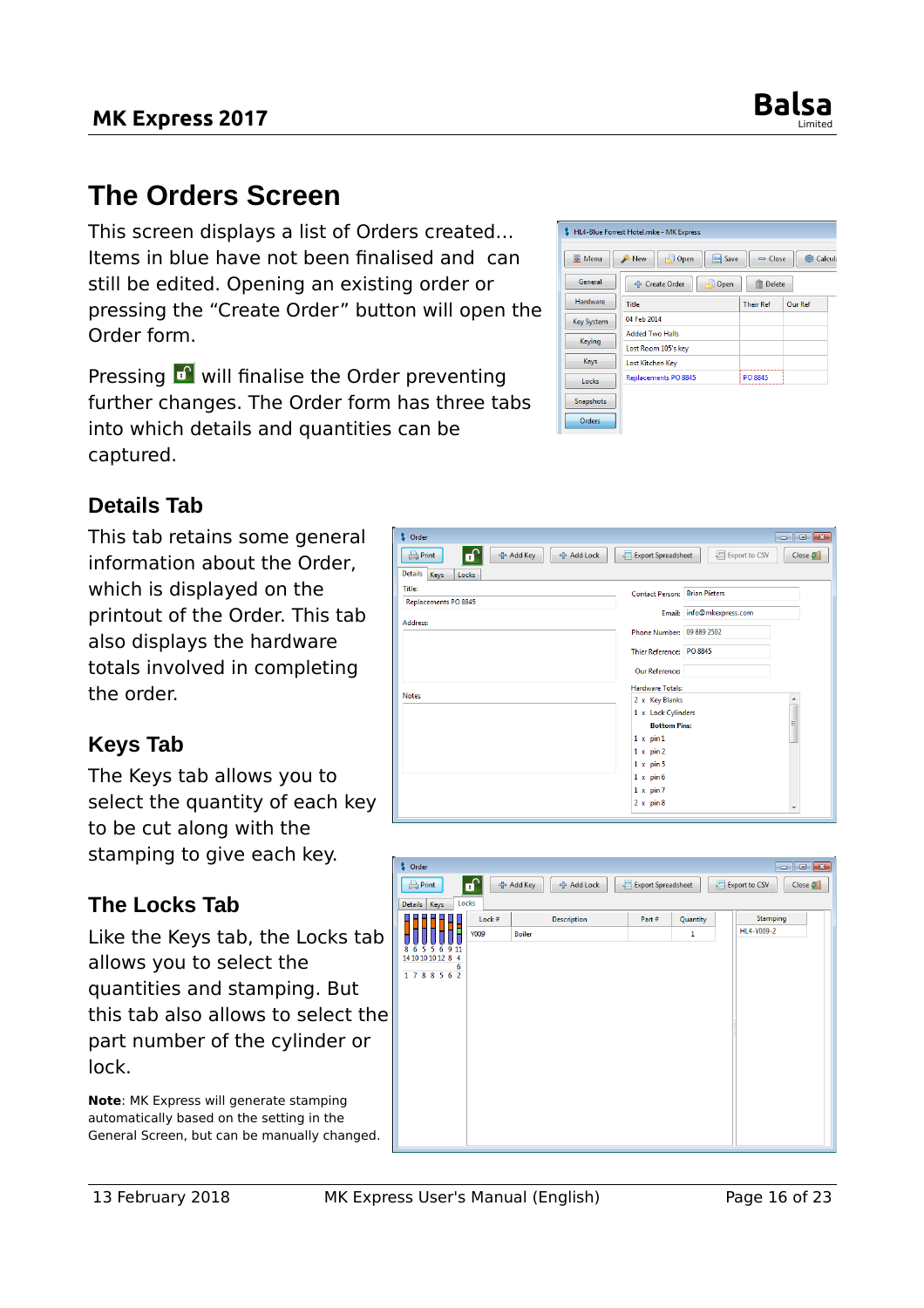**Save** Save As

**Print** 

Recreate As Import Export

**E** Menu  $R$  New  $\begin{bmatrix} 1 & 1 \\ 1 & 1 \end{bmatrix}$ 

#### **MK Express 2017**

## <span id="page-16-3"></span>**Printing**

There are three printouts; the entire system, the items changed in the current snapshot and the items involved in an order. The last also contains hardware totals and the Quantities to be manufactured.

1188164

These printouts include the images displayed in MK Express for the Keys and Locks. The purpose is to provide the locksmiths cutting and pinning with a visual reference.

From the Main Menu select Print.

After select the printer, you will be asking which parts of the system you would like to print. Here the you can select the sections and the range of Keys and Locks to print.

### <span id="page-16-1"></span>**Printing a Snapshot**

<span id="page-16-2"></span>**Printing the entire system**

This is generally not that useful unless you want a paper record of what changed in a system after it was expanded or lost key have been dealt with. This printout will only include the items that have been changed since the last snapshot.

### <span id="page-16-0"></span>**Printing an Order**

MK Express will record the Quantities of Key and locks ordered by the Client along with their stamping. This printout is limited to the items being ordered and can include hardware totals like the number of blanks, cylinders and each size of pin.

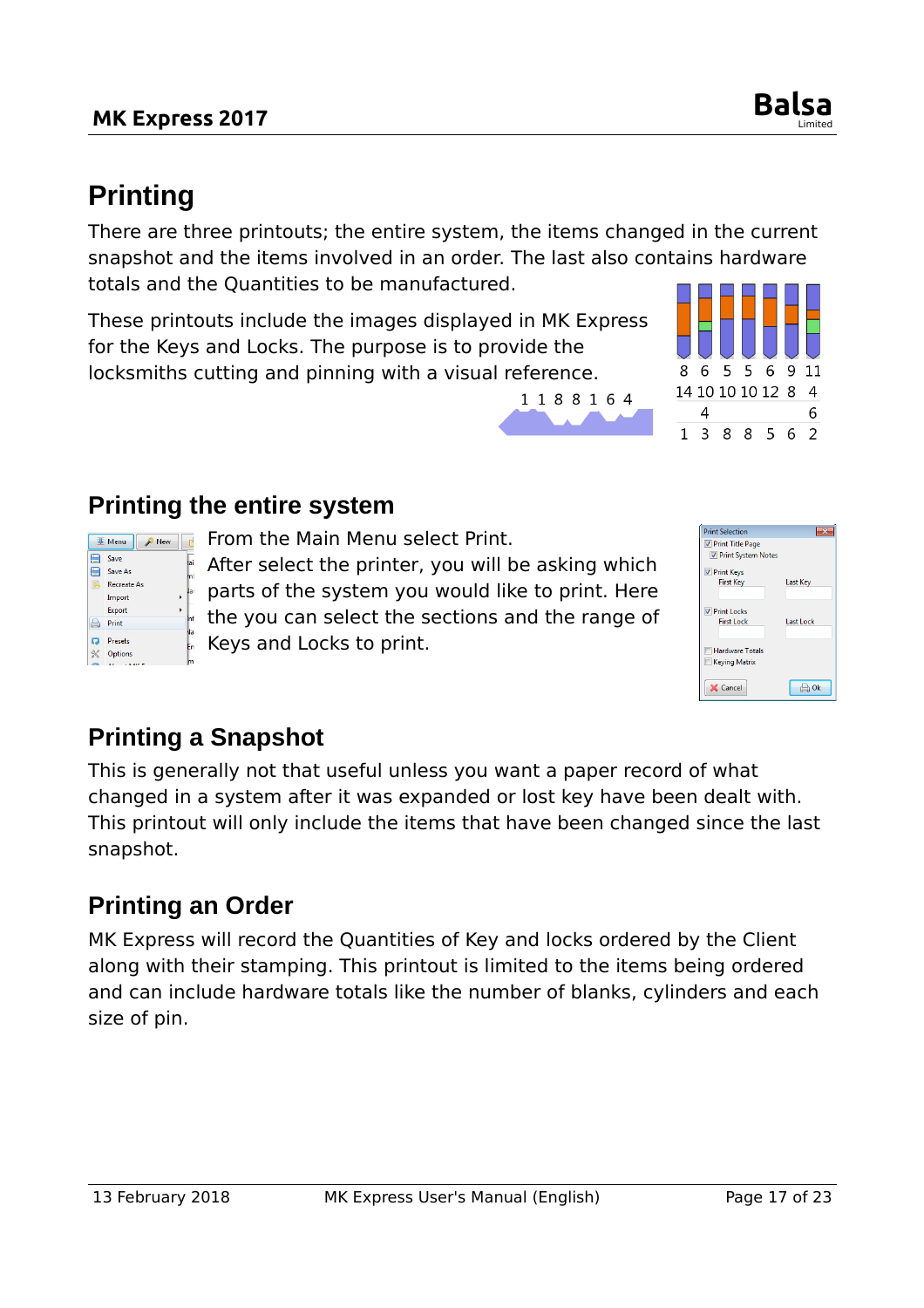

### <span id="page-17-1"></span>**Importing**

|           | <b>亚 Menu</b><br><b>New</b> |   | Save<br>Open<br>$\equiv$ Close  |
|-----------|-----------------------------|---|---------------------------------|
| ⊫         | Save                        |   |                                 |
| ⊫         | Save As                     |   |                                 |
| ig.       | <b>Recreate As</b>          |   |                                 |
|           | Import                      | ٠ | <b>Import MKCalc System</b>     |
|           | Export                      |   | <b>Import from InstaCode</b>    |
| 眞         | Print                       |   | <b>Import MasterKing System</b> |
| 72        | <b>Presets</b>              |   | <b>Import JSON</b>              |
| $\propto$ | <b>Options</b>              |   | <b>Import Spreadsheet</b>       |

MK Express can import a variety of existing systems in a number of ways.

On the Main Menu there is a section called "Import". This contains a sub menu with different ways of importing data into MK Express.

#### <span id="page-17-0"></span>**Import MKCalc System**

MK Calc is a web site which generates very simple Master Key systems. These systems can be

downloaded as a file with the extension .mkcalc as a backup.

MK Express will import all the keys and their cuts

which have been assigned a description, while creating the locks/key sets along with calculating the pinning charts. Most of the Client details and notes are also imported.

| <b>Import MKCalc</b>                                                                                                                                                                                                | a      |
|---------------------------------------------------------------------------------------------------------------------------------------------------------------------------------------------------------------------|--------|
| Select MKCalc Backup File:                                                                                                                                                                                          |        |
| W:\MKExpress\bin\AH1_20150226.MKCalc                                                                                                                                                                                |        |
| MK Calc is a web based service which allows locksmiths to create simple<br>hierarchical master key systems.<br>Backups of these systems are downloaded as *. MKCalc files, which can be<br>imported into MKExpress. |        |
| https://MKCalc.com                                                                                                                                                                                                  |        |
| Cancel                                                                                                                                                                                                              | Import |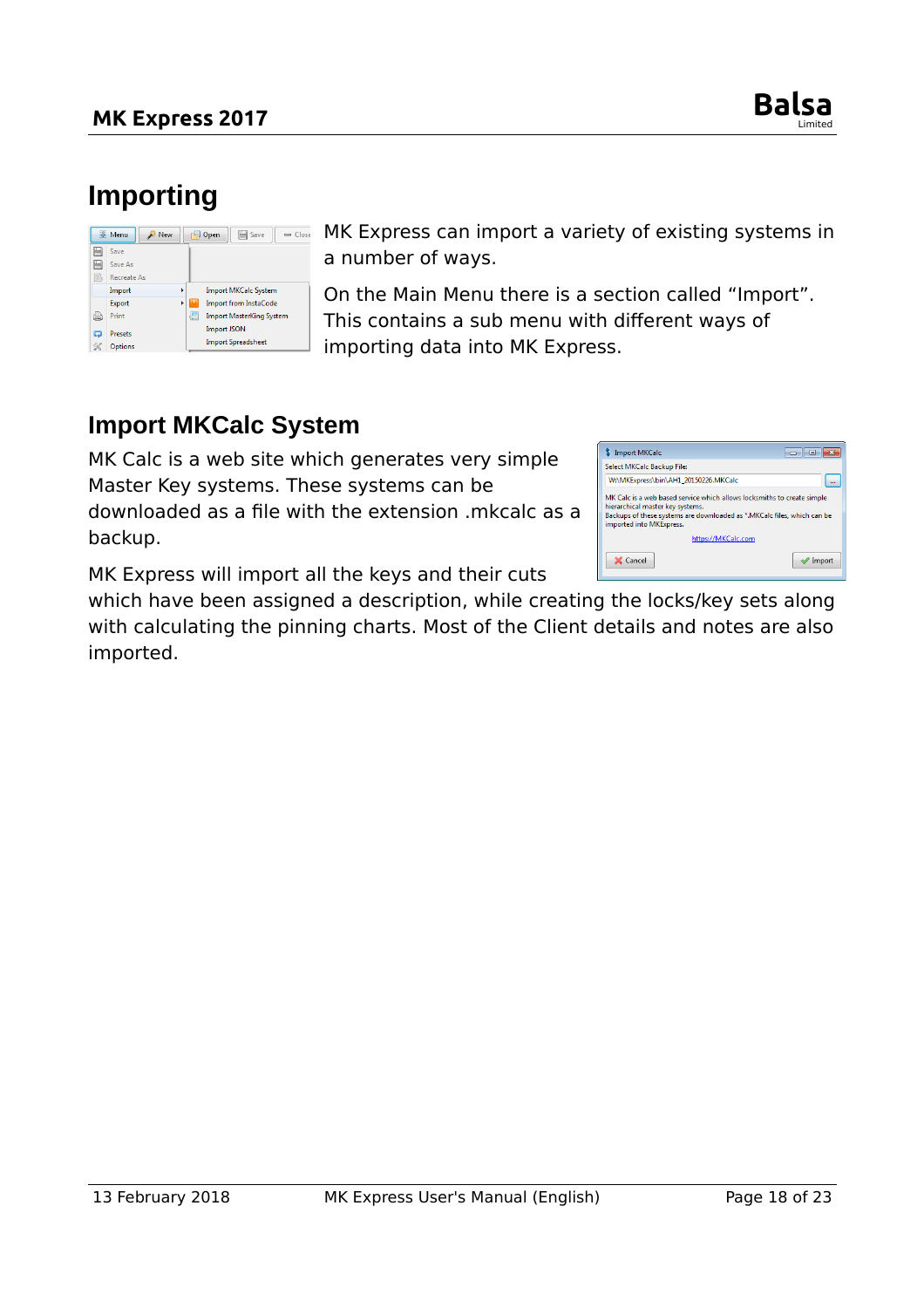#### <span id="page-18-2"></span>Import from InstaCode Mindows Only

**MK Express 2017** 

InstaCode can have a module that allows for the creation of a simple master key system. **Note**: InstaCode must be installed with the Master Key module.

Selecting this function will run InstaCode in a special mode and you will be asked to select one of the systems within the database. Once you have selected a system, only the keys. which have been assigned descriptions will be imported along with their cuts and pinning charts.

### <span id="page-18-1"></span>**Import from MasterKing Nindows Only**

This function will allow you to import systems from the MasterKing database file. You will have to ensure that you have the access

database engine installed, and you will have to know where the database file is on your hard drive. This is a file which normally ends in .mk or .mdb.

The next window is going to allow you to select a system to import, or attempt a batch import of everything into a folder you choose.

### <span id="page-18-0"></span>**Import from JSON**

[JSON or \(Java Script Object Notation\)](https://en.wikipedia.org/wiki/JSON) is a way of simply storing information that is quite popular with web developers. MK Express has a formal JSON file structure which provides a way for software developers to pump data into MK Express. The nature of the format is a discussion best undertaken between propeller heads, but if you are looking the provide your end clients with a way to design their own systems, this is something your software developers will want to know about.

| <b>Import From InstaCode</b>          |  |
|---------------------------------------|--|
| Systems:                              |  |
| <b>TEST</b>                           |  |
| <b>Toora Wind farm</b>                |  |
| test Sarget<br>MK Express Import Test |  |
|                                       |  |
|                                       |  |
|                                       |  |
|                                       |  |
|                                       |  |
|                                       |  |
|                                       |  |
|                                       |  |
|                                       |  |
|                                       |  |
|                                       |  |
|                                       |  |
|                                       |  |

Limited

| MasterKing Import<br>ĸ                                   |  |
|----------------------------------------------------------|--|
| Step 1                                                   |  |
| Select A MasterKing Database or Export                   |  |
| Dpen<br>W:\MKExpress\bin\MasterKing.mdb<br><b>Browse</b> |  |
|                                                          |  |
|                                                          |  |

| Import            |
|-------------------|
|                   |
| Import Everything |
|                   |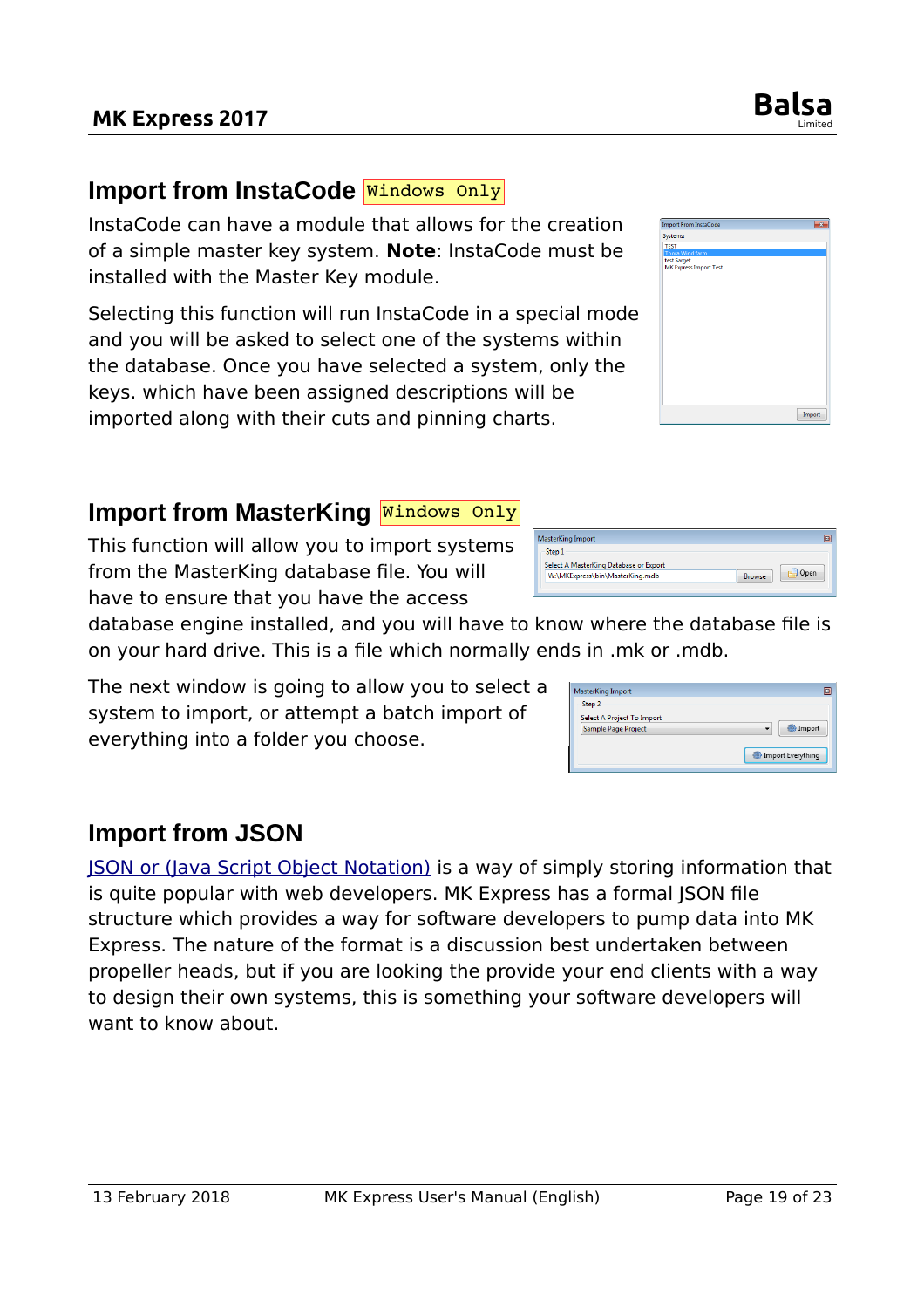

#### <span id="page-19-0"></span>**Importing from Spreadsheet**

This function will allow you import a spreadsheet containing the Keys, Locks, Hardware, Quantities to order and which key works which lock as a matrix.

The Spreadsheet will need to be formatted something like this:



A tutorial video is available at: <http://mkexpress.com/Video/?fn=ImportSpreadsheet> And a example spreadsheet can be found at: <http://mkexpress.com/Video/ImportExample.ods>

The first screen will ask you about the layout of the spread sheet. Most of these will be filled out if you follow these steps:

- 1. Select the file.
- 2. Press the Open button.
- 3. Select the work sheet
- 4. Press Analyse.

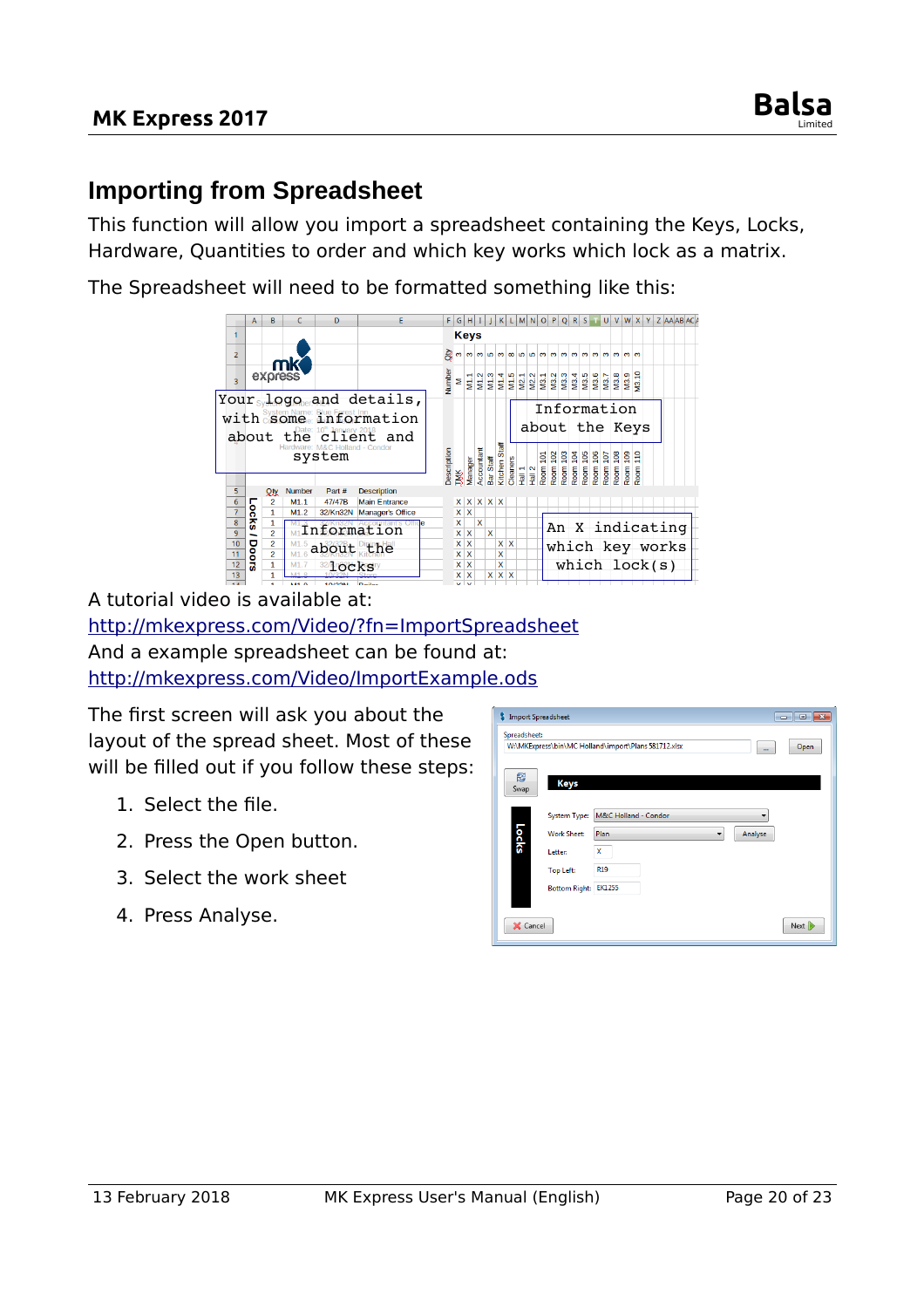### **MK Express 2017 Balsa**



In the same way, the next form allows you to select the Lock Number, Description, Part Number and Quantity.

|                          |        |                 |                 | <b>Keys</b>          |                    |          |                          |
|--------------------------|--------|-----------------|-----------------|----------------------|--------------------|----------|--------------------------|
| <b>ot Used</b>           | Number | <b>Not Used</b> | <b>Not Used</b> | Description Not Used | <b>Not Used</b>    | Not Used | Not Use A                |
|                          | 0101   |                 |                 | OC1DEC               |                    |          | 틔                        |
|                          | 0101   |                 |                 | <b>OC1LP</b>         | <b>Not Used</b>    |          |                          |
|                          | 0201   |                 |                 | OC2LP                | <b>Number</b>      |          |                          |
|                          | 0201   |                 |                 | OC2DEC               | <b>Description</b> |          |                          |
|                          | 0301   |                 |                 | <b>OC3DEC</b>        | Quantity           |          |                          |
|                          | 0301   |                 |                 | <b>OC3LP</b>         |                    |          |                          |
|                          | 0401   |                 |                 | OC4LP                |                    |          |                          |
|                          | 0401   |                 |                 | OC4DEC               |                    |          |                          |
|                          | 0501   |                 |                 | <b>OC5LP</b>         |                    |          |                          |
|                          | 0501   |                 |                 | <b>OC5DEC</b>        |                    |          | $\overline{\phantom{a}}$ |
| $\overline{\phantom{a}}$ |        |                 | an.             |                      |                    |          | k                        |

#### <span id="page-20-0"></span>**Importing Keys and Locks manually**

While editing a system, you might need to import a number of locks and keys from a CSV file. Both the Locks and Keys screens have a "Import CSV" button to do this.

| <b>Import CSV Data</b>                  |                                   |                                                |                              |                                              |        |
|-----------------------------------------|-----------------------------------|------------------------------------------------|------------------------------|----------------------------------------------|--------|
| <b>Key Number</b><br>$\cdot$<br>$- - -$ | <b>Key Description</b><br>$- - -$ | Bitting<br>$\overline{\phantom{a}}$<br>$- - -$ | <b>Parent Key</b><br>$- - -$ | <b>V</b> Has Header Row<br>Auto Create Locks | inport |
| Key#                                    | <b>Description</b>                | <b>Bittings</b>                                |                              |                                              |        |
|                                         |                                   | 6621151                                        |                              |                                              |        |
| AA                                      |                                   | 6221151                                        |                              |                                              |        |
| AB                                      |                                   | 6021151                                        |                              |                                              |        |
| $\sqrt{2}$                              |                                   | 6971151                                        |                              |                                              |        |

Clicking "Import CSV" opens a dialogue asking for the CSV's file name, after which you'll be asked to select the columns.

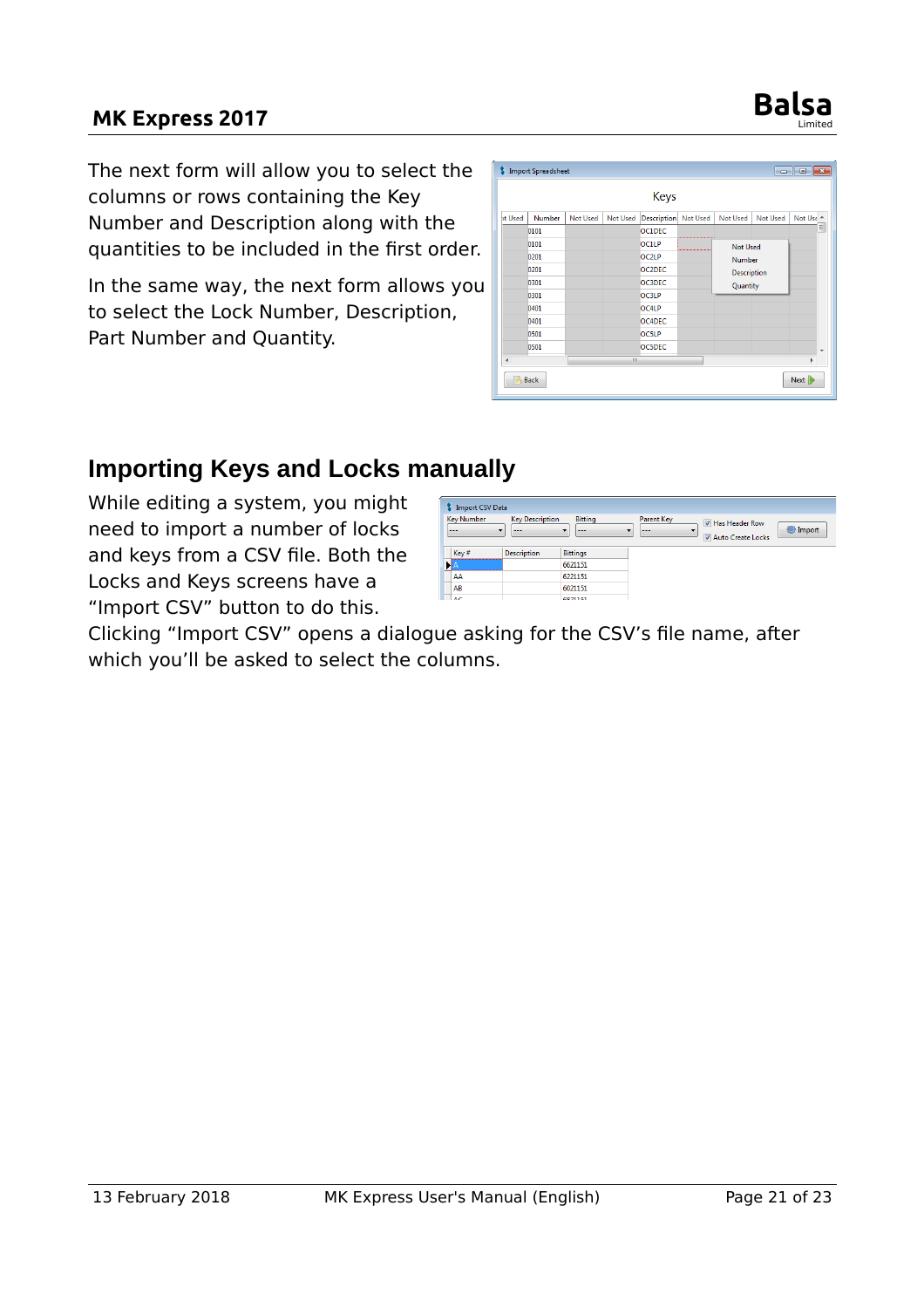

### <span id="page-21-4"></span>**Exporting**

|                    | <b>亚 Menu</b><br><b>New</b>           |          | ₽<br>Save<br>Open                                     |
|--------------------|---------------------------------------|----------|-------------------------------------------------------|
| 僵<br>H<br><b>B</b> | Save<br>Save As<br><b>Recreate As</b> |          |                                                       |
|                    | Import                                |          | line System                                           |
|                    | Export                                | <b>F</b> | <b>Export To CSV</b>                                  |
| 曲                  | Print                                 |          | <b>Export To XML</b>                                  |
| ධ<br>≪             | <b>Presets</b><br>Options             |          | <b>Export To HTML</b><br><b>Export To Spreadsheet</b> |

MK Express has a number of methods for getting the system data out into other formats. In the main menu there is an "Export" sub-menu containing these methods.

#### <span id="page-21-3"></span>**Export to CSV**

This function will export the Keys, Locks or the Keying Matrix to a CSV file. This can then be imported into a database or spreadsheet.

| <b>Export To CSV</b> |                      | $\boldsymbol{\Sigma}$ |
|----------------------|----------------------|-----------------------|
|                      | <b>Export Keys</b>   |                       |
|                      | <b>Export Locks</b>  |                       |
|                      | <b>Export Keying</b> |                       |
|                      | Cancel               |                       |

#### <span id="page-21-2"></span>**Export to XML**

This will simply export the systems in its' current state to an XML file… This is normally of value to software developers who seek to import the details into other applications.

#### <span id="page-21-1"></span>**Export to HTML**

This will create an HTML (web page) which includes the Keys, Locks the Keying Matrix. This file can be emailed to the client to view, or to the locksmith on site to handle the install. An example of this file can be found at: [https://mkexpress.com/Video/HTL443-Blue Forest Inn.html](https://mkexpress.com/Video/HTL443-Blue%20Forest%20Inn.html)

#### <span id="page-21-0"></span>**Export to Spreadsheet**

This function creates a spread sheet containing general system information, the Key, Locks and Keying matrix, each on their own work sheet. The Keys include the cuts, and the Locks normally include a pinning chart.